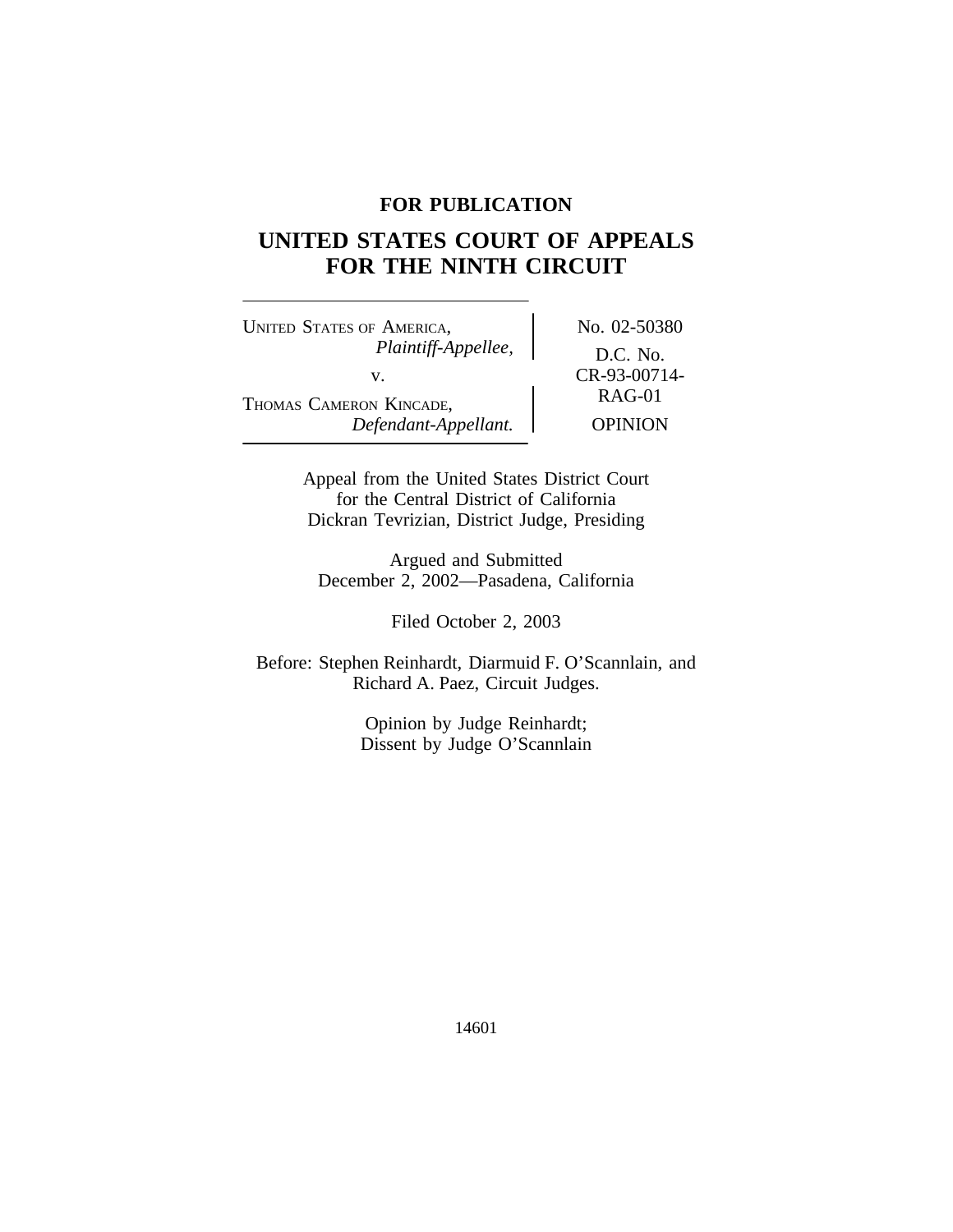# **COUNSEL**

Monica Knox and Michael Tanaka, Deputy Federal Public Defenders, Los Angeles, California, for the defendantappellant.

John B. Owens, Assistant United States Attorney, Criminal Complaints Section, Los Angeles, California, for the plaintiffappellee.

# **OPINION**

REINHARDT, Circuit Judge:

Each leap forward in forensic science promises ever more efficient and swift resolution of criminal investigations. At the same time, technological advances frequently raise new con-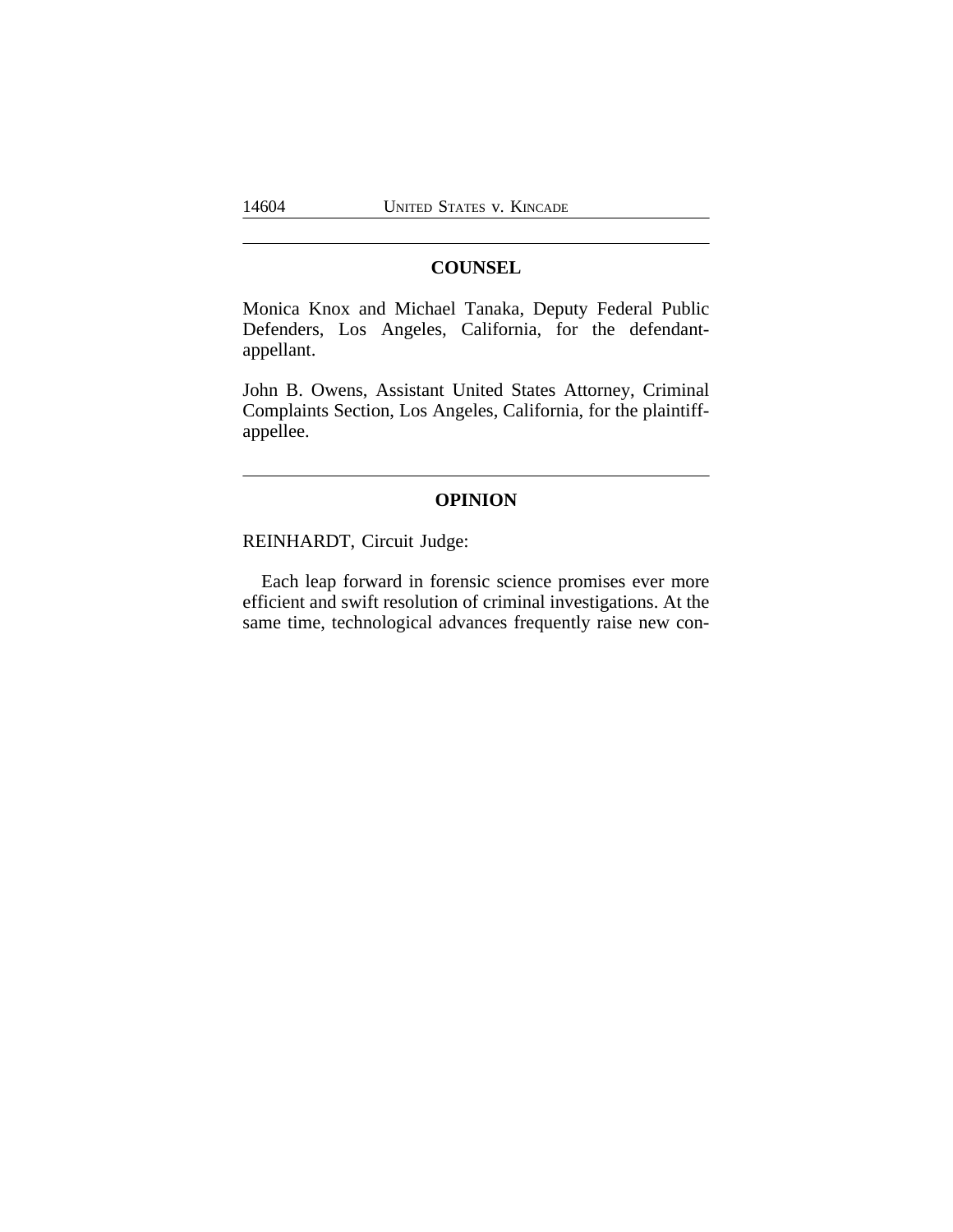stitutional concerns and threaten our basic liberties.**<sup>1</sup>** Here, we confront the challenge compulsory DNA collection poses to one of the most fundamental and traditional preserves of individual privacy, the human body.

We decide, in this case of first impression, whether the forced extraction of blood from parolees pursuant to the federal DNA Analysis Backlog Elimination Act of 2000, 42 U.S.C. § 14135a (the "DNA Act" or the "Act"), violates the Fourth Amendment. First, we must consider whether, under general Fourth Amendment principles, blood may be extracted from parolees without their consent, simply because of their status as parolees. We conclude that, as a matter of general Fourth Amendment law, forced blood extraction from parolees requires individualized suspicion. Second, we must determine whether forced blood extraction under the DNA Act falls within the exception of the Supreme Court's "special needs" doctrine. We hold that, because the DNA Act primarily serves a law enforcement purpose, the compulsory collection of blood samples pursuant to the Act does not fall within the special needs exception. Accordingly, we reverse the judgment of the district court (1) upholding the Probation Department's order requiring Thomas Kincade to submit to the extraction of blood for the purpose of providing a DNA sample, and (2) sentencing him to a term of imprisonment and increasing the period of his supervised release for his refusal to comply.

### I. *BACKGROUND*

A. *The Act*

The DNA Act requires those in federal custody, on parole,

**<sup>1</sup>** *See Kyllo v. United States*, 533 U.S. 27, 33-34 (2001) ("It would be foolish to contend that the degree of privacy secured to citizens by the Fourth Amendment has been entirely unaffected by the advance of technology.").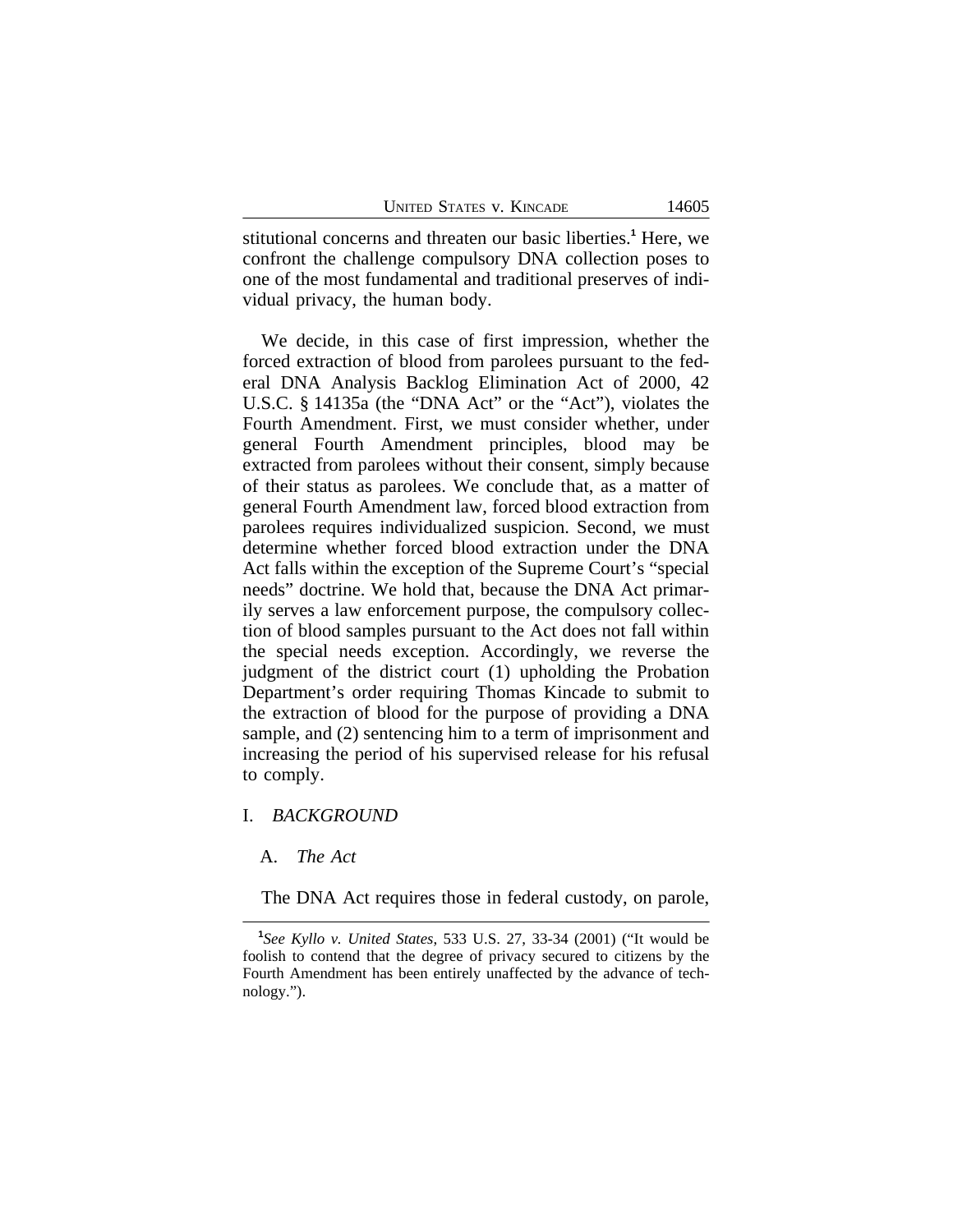on probation, or on supervised release to provide a DNA sample.**<sup>2</sup>** As we explain later, for practical purposes, this requires all such persons to submit to the non-consensual withdrawal of blood by governmental authorities or their designees. No suspicion that an individual will commit or has committed another offense is required. Nor is there any requirement that the sample be taken in order to aid in the investigation of a particular crime. Once taken, the DNA sample**<sup>3</sup>** is turned over to the Federal Bureau of Investigation, which carries out an analysis of it and includes the results in the "Combined DNA Index System" (CODIS), a DNA information bank. The DNA evidence is then permanently available for future use in connection with the investigation and prosecution of crimes.**<sup>4</sup>** Federal, state, and local law enforcement officials who conduct such investigations are able to compare CODIS informa-

*Jones v. Murray*, 962 F.2d 302, 303 (4th Cir. 1992).

**<sup>3</sup>**Each sample contains the following information: 1) an agency identifier for the agency submitting the profile; 2) the specimen identification number; 3) the DNA profile; and 4) the name of the DNA personnel associated with the DNA analysis. *See DNA Analysis Backlog Elimination Act of 2000*, H.R. REP. NO. 106-900 (I), at 27 (2000) [hereinafter DNA Act House Report].

**<sup>4</sup>**Although the DNA sample can identify the person from whom it was taken, the samples used in the database are taken from so-called "junk sites" of genetic information, which do not disclose physical or medical characteristics that might otherwise be used, for example, by health insurance providers. *See* DNA Act House Report, at 27. The Act makes the knowing, unauthorized retention or disclosure of a DNA sample a federal crime, and provides for the expungement of an individual's DNA sample upon proof that each of his convictions for a qualifying offense has been overturned. 42 U.S.C. §§ 14135e(c), 14132(d).

**<sup>2</sup>** Deoxyribonucleic acid (DNA) is a complex molecule which is found in the nuclei of human cells and carries a person's genetic information. A molecule of DNA is comprised of two nucleotide strands coiled around each other and connected by rungs, like a twisted ladder. The strands and rungs link thousands of small components which exist in a number of biochemical variations and are arranged differently for every individual except for identical twins.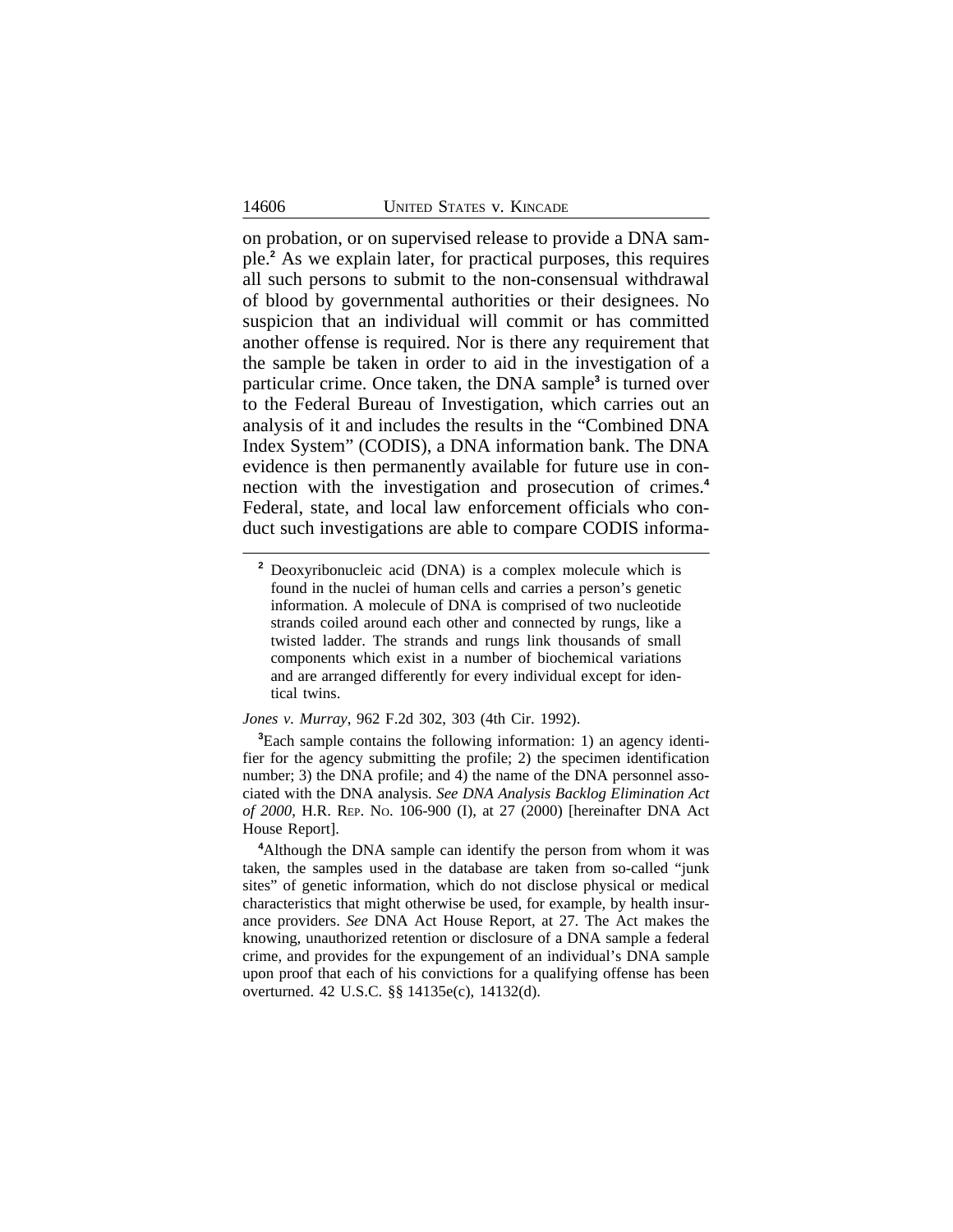tion with DNA evidence obtained from crime scenes and, thereby, to identify the perpetrator, and subject him to prosecution.

In 1994, Congress passed the Violent Crime Control and Law Enforcement Act, which authorized the FBI to establish a national index — CODIS — of DNA samples from convicted offenders, crime scenes, crime victims, and unidentified human remains. *See* DNA Act House Report, at 8; *see also United States v. Reynard*, 220 F. Supp. 2d 1142, 1154 (S.D. Cal. 2002). Before the DNA Act was passed, all fifty states had adopted some form of legislation mandating DNA collection for inclusion into CODIS. *See* Nancy Beatty Gregoire, *Federal Probation Joins the World of DNA Collection*, 66 FED. PROBATION 30, 30 (2002).**<sup>5</sup>** Between 1994 and 1996, however, no samples were collected from any persons convicted of federal crimes because the language of the 1994 act authorized only the creation of CODIS and not the collection of samples from convicted federal offenders. DNA Act House Report, at 8. In 1996, as part of the Anti-Terrorism and Effective Death Penalty Act ("AEDPA"), Pub. L. 104-132, 110 Stat. 1214 (1996), Congress directed the FBI to "expand CODIS to include Federal crimes." DNA Act House Report, at 9. After AEDPA's passage, however, the Department of Justice concluded that it still did not confer upon federal law enforcement officials the requisite legal authority to collect DNA samples from federal offenders. Consequently, the DNA Act of 2000 was enacted, and now serves as the statutory basis for the forced extraction of blood samples from federal parolees, probationers, and prisoners.**<sup>6</sup>** CODIS is currently a part of at least 137 laboratories throughout the country, and as of 2002, had provided forensic assistance in more than 1,900 investigations in 31 states. Gregoire, *supra*, at 30.

**<sup>5</sup>**The Act's "backlog" refers to those DNA samples collected by the states that have not yet been analyzed or included in CODIS. DNA Act House Report, at 9-10.

**<sup>6</sup>** *See Reynard*, 220 F. Supp. 2d at 1154-55 (recounting legislative history of the Act).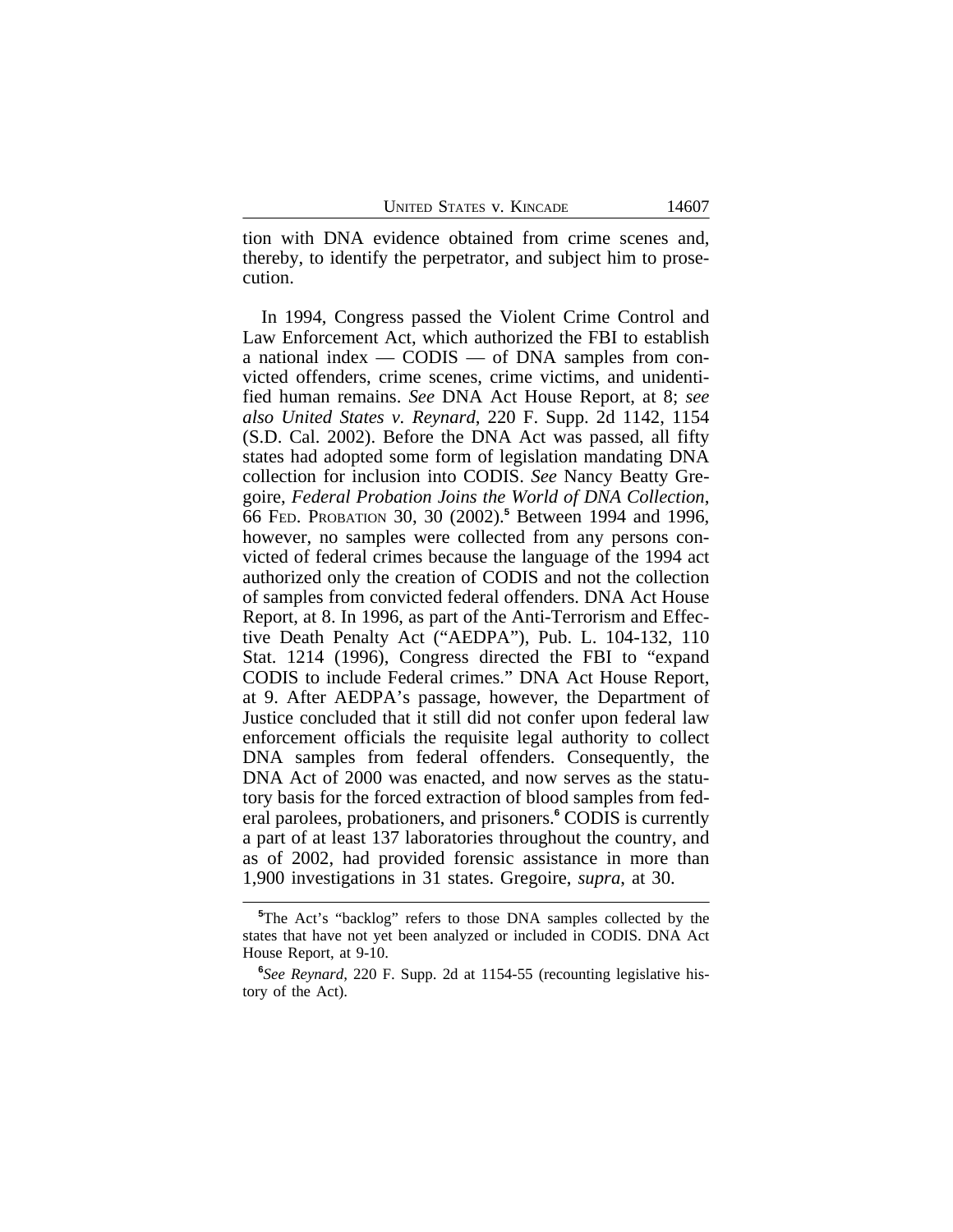### B. *Factual and Procedural History*

On September 1, 1993, Kincade pled guilty to one count of armed bank robbery and the use of a firearm. 18 U.S.C. §§ 2113(a), 924(c). On January 4, 1994, the district court sentenced him to 97 months, to be followed by a three-year term of supervised release.**<sup>7</sup>** Included in the standard conditions of Kincade's supervised release is the obligation to "follow the instructions of the probation officer," and to refrain from committing "another Federal, state or local crime."

Kincade was released from prison on August 4, 2000. In March 2002, pursuant to the Act, the Probation Office ordered him to submit to a blood extraction for DNA analysis. He was subject to the DNA Act because the substantive offense to which he pled guilty, armed bank robbery, is one of the specified covered offenses. 42 U.S.C. § 14135a(d)(1)(E). Kincade refused to comply with the order, and his refusal was the basis for the Probation Office's recommendation to the district court that he be found in violation of his supervised release. The failure "to cooperate in the collection of [a] sample" under the Act is a class A misdemeanor. 42 U.S.C. § 14135a(a)(5)(A).**<sup>8</sup>**

<sup>8</sup>The failure to cooperate in the compelled extraction of a blood sample constitutes an independent misdemeanor under the Act. Neither the gov-

**<sup>7</sup>**Established under the federal Sentencing Guidelines as a reform to parole, supervised release is a form of government supervision after a term of imprisonment. Unlike parole, which has the effect of reducing the term of imprisonment, supervised release is a term of supervision in addition to, and following, a term of imprisonment imposed by a court. *See* Harold Baer, Jr., *The Alpha and Omega of Supervised Release*, 60 ALB. L. REV. 267, 269 (1996). We have treated those on supervised release the same as parolees and probationers for purposes of the Fourth Amendment. *See United States v. Hebert*, 201 F.3d 1103, 1104 (9th Cir. 2000); *see also United States v. Harper*, 928 F.2d 894, 896 n.1 (9th Cir. 1991) ("[W]e see [no] constitutional difference between probation and parole for purposes of the fourth amendment").

Rather than use the awkward term "supervised releasees" in this opinion, we refer to persons on supervised release as "parolees."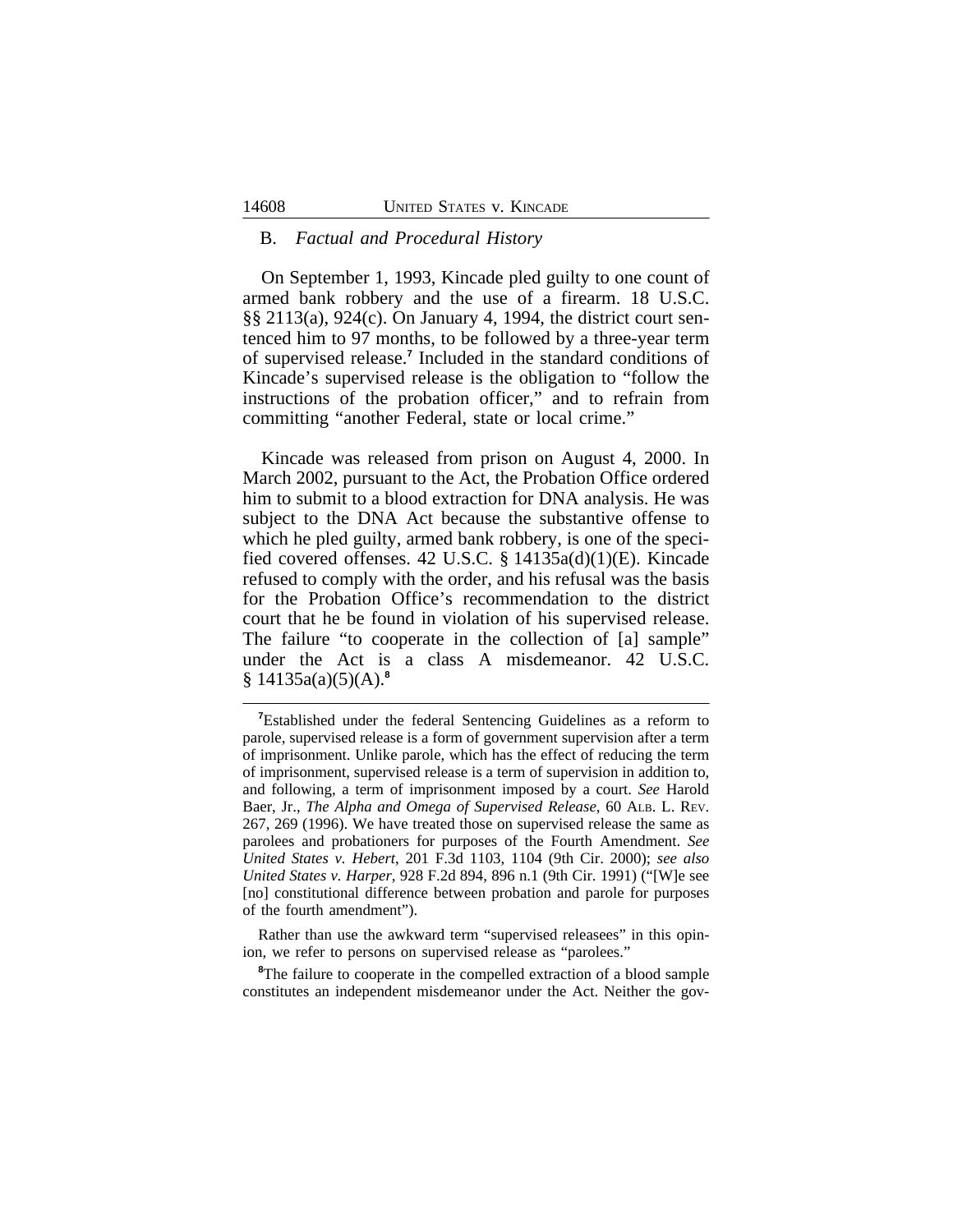|  |  |  | <b>UNITED STATES V. KINCADE</b> |
|--|--|--|---------------------------------|
|--|--|--|---------------------------------|

After conducting a hearing, the district court rejected Kincade's constitutional challenge and found that his refusal to submit to the compulsory blood extraction ordered by the Probation Office constituted a violation of the terms of his supervised release.**<sup>9</sup>** The court sentenced Kincade to four months in custody for the violation and ordered that supervised release continue for a two-year term following release.**<sup>10</sup>** The court stayed the order of custody pending this expedited appeal.

ernment nor the district court considered whether Kincade could satisfy the Act by submitting his own DNA sample. We seriously doubt that the government would accept a sample not obtained under its supervision. Moreover, even requiring such a submission in order to comply with the Act would be unconstitutional under the analysis that follows.

<sup>9</sup>The district court appears to have distinguished religious concerns from those of privacy:

- Kincade: I was released from custody. I did the incarceration period. ... I [] feel that the law is unconstitutional. The Court: I understand. Let me ask you a question here: Are you a
- Jehovah's witness at all?
- Kincade: No, I'm not.
- The Court: Do you have any religious compunctions against or religious arguments against providing blood, or is this just a position you're taking?
- Kincade: Just a position. It's not a religious conviction.
- The Court: All right.
- Transcript of July 15, 2002, at 33.

**<sup>10</sup>**Apparently, once in custody, Kincade will not have the option to refuse. The hearing regarding the revocation of his supervised release contains the following exchange:

The Court: Well, once he's in custody, he has to give the DNA sample.

Probation Officer Culotti: *Basically they'll hold him down*, your Honor, and collect the sample.

Transcript of July 7, 2002, at 32 (emphasis added). *Cf. Ryncarz v. Eikenberry*, 824 F. Supp. 1493, 1496 (E.D. Wash. 1993) (describing how prisoner, after refusing for religious reasons to give blood sample for state DNA statute, was directed to strip search room, without being notified why, placed in wrist, ankle, and waist restraints, and taken for forced blood extraction).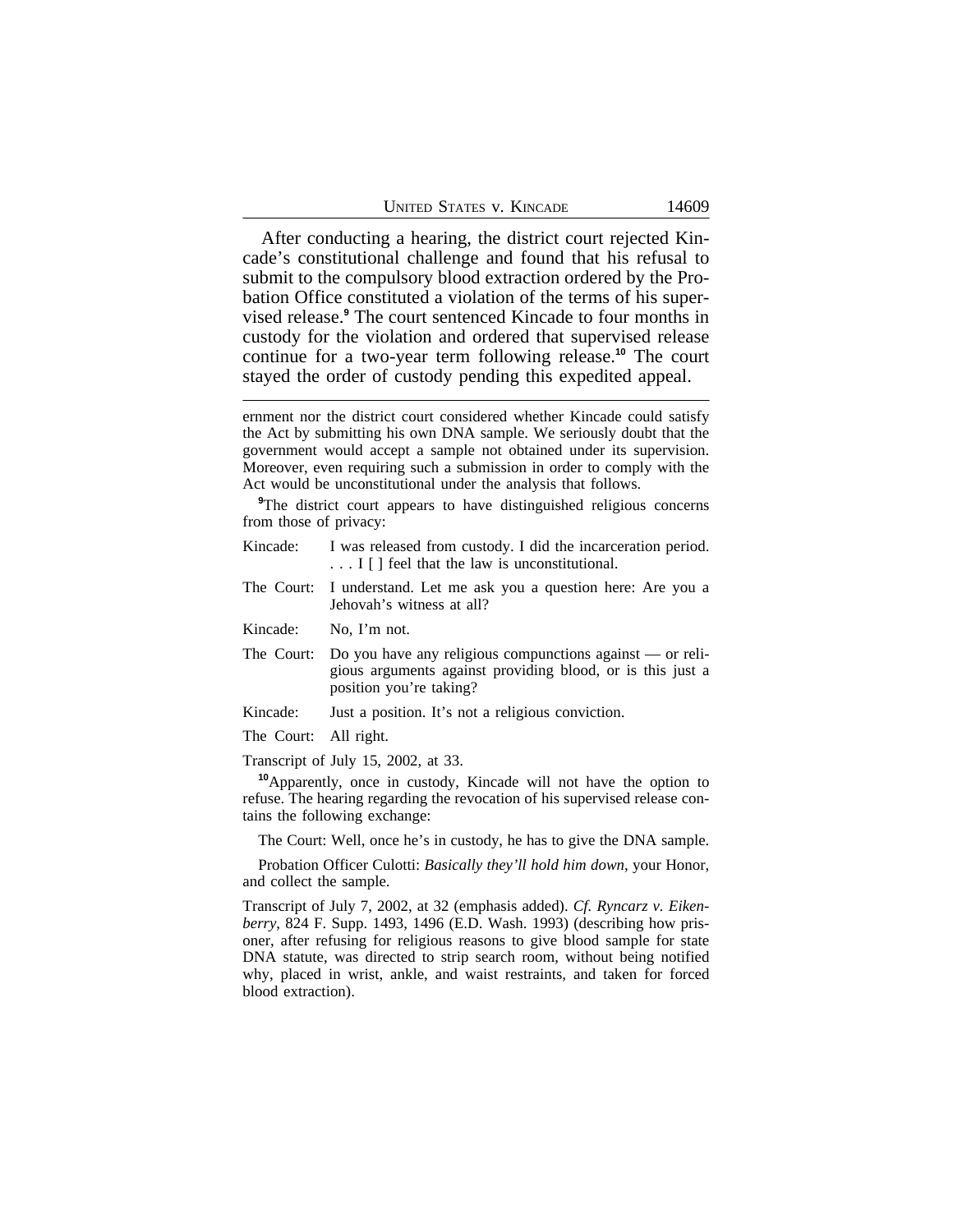#### II. *DISCUSSION*

### A. *Blood Extraction Constitutes a Fourth Amendment Search*

**[1]** The DNA Act simply states that "[t]he probation office responsible for the supervision under Federal law of an individual on probation, parole, or supervised release shall collect a DNA sample from each such individual who is, or has been, convicted of a qualifying Federal offense." 42 U.S.C. § 14135a(a)(2). It does not prescribe any particular method for collecting the samples. Collection, however, is accomplished pursuant to a nationwide policy of compulsory blood extractions.<sup>11</sup> The "DNA Collection Letter of Instruction," sent by the Central District of California Probation Office to Kincade, states that "[t]he Federal Bureau of Investigation (FBI) requires that DNA be obtained from blood samples." **12** *See also* Gregoire, *supra*, at 31 (describing FBI requirement of blood sampling); *Reynard*, 220 F. Supp. 2d at 1146 (describing procedures to collect and identify blood samples). Thus, Kincade challenges the Act on the basis of its standard method of implementation.

**[2]** Blood extractions are searches for purposes of the Fourth Amendment, and are subject to the normal Fourth Amendment requirements.**<sup>13</sup>** *See Skinner,* 489 U.S. at 616

**<sup>11</sup>**The Act defines "DNA sample" as "a tissue, fluid, or other bodily sample of an individual on which a DNA analysis can be carried out." 42 U.S.C. §14135a(c)(1). Sources of DNA besides blood may, in individual instances, include saliva, skin cells, bone, teeth, tissue, urine, and feces. *See* Victor Walter Weedn and John W. Hicks, U.S. Dep't of Justice, *The Unrealized Potential of DNA Testing* 2 (1998).

**<sup>12</sup>**The government conceded at oral argument that it was aware of no other means of obtaining DNA samples from parolees that would satisfy the objectives of the Act and would not constitute a search for Fourth Amendment purposes.

**<sup>13</sup>**Kincade argues that a forced blood extraction is both a search and a seizure for Fourth Amendment purposes. Although the taking of blood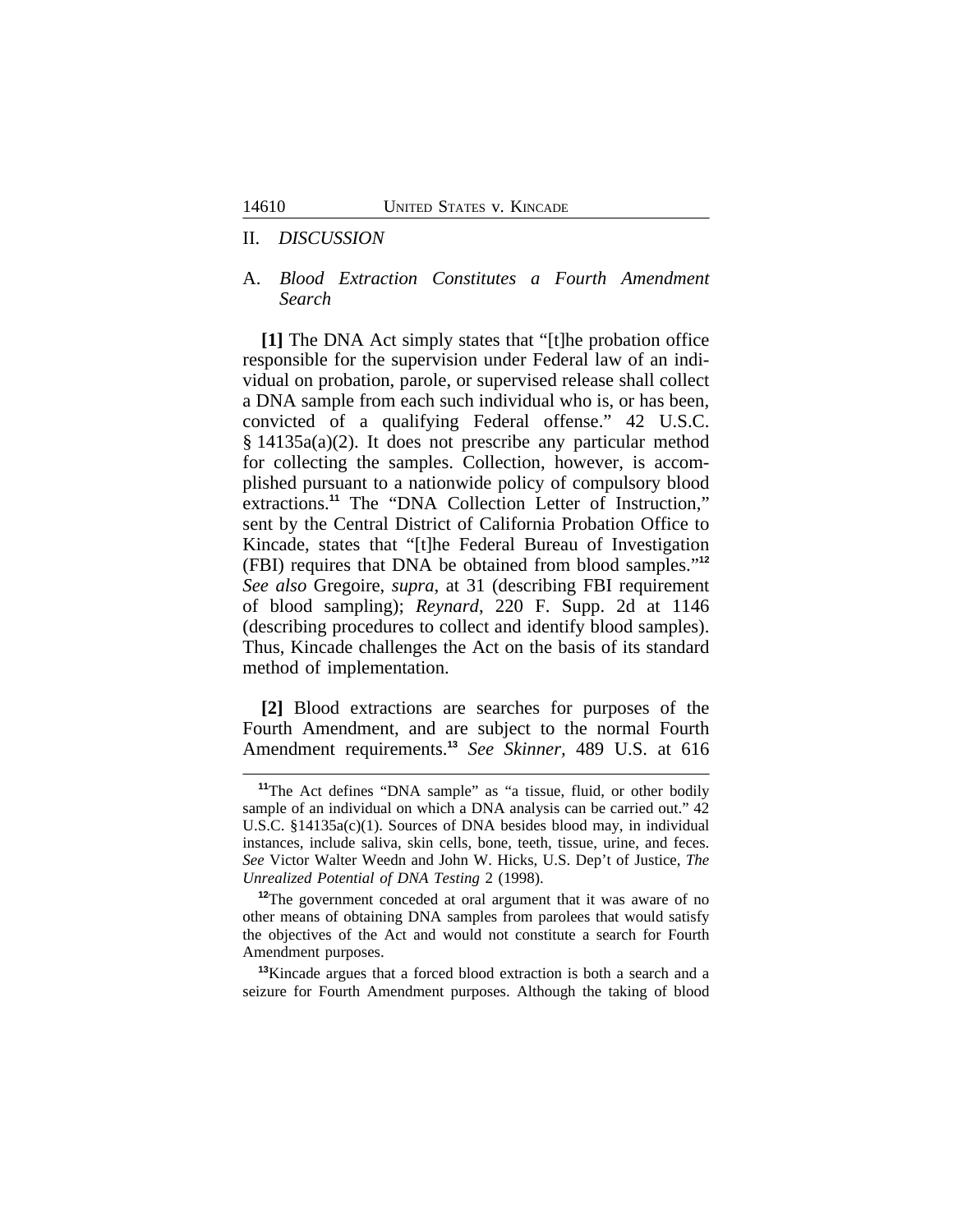UNITED STATES V. KINCADE 14611

("We have long recognized that a 'compelled intrusio[n] into the body for blood' . . . must be deemed a Fourth Amendment search."); *Schmerber v. California*, 384 U.S. 757, 767 (1966) ("[Blood] testing procedures plainly constitute searches of 'persons' . . . within the meaning of [the Fourth] Amend*ment"); United States v. Wright*, 215 F.3d 1020, 1025 (9th Cir. 2000) ("Intrusions into the human body, including the taking of blood, are searches subject to the restrictions of the Fourth Amendment.").**<sup>14</sup>** In virtually every culture around the world, human blood possesses great symbolic power, and its spillage — whether in a drop or in a torrent — has carried enormous cultural significance. Throughout history, we have waged war, organized societies and religions, and created myths based upon the substance. *See* Dorothy Nelkin, *Cultural Perspectives on Blood*, *in* BLOOD FEUDS: AIDS, BLOOD, AND THE POLITICS OF MEDICAL DISASTER 273 (Eric A. Feldman & Ronald Bayer eds., 1999). The formal policy, pursuant to the DNA Act, that all those covered by the legislation must submit to the compulsory extraction of blood samples unquestionably calls for a "search" within the meaning of the Fourth Amendment.

The government contends, however, that compulsory blood extraction under the Act is permissible because the method of

may properly be characterized as a Fourth Amendment seizure, because it interferes with Kincade's "possessory interest in his bodily fluids," for present purposes we consider only the search, and note that the "privacy expectations protected by this [the seizure] characterization are adequately taken into account by our conclusion that such intrusions are searches." *Skinner v. Ry. Labor Executives'Ass'n*, 489 U.S. 602, 617 n.4 (1989).

**<sup>14</sup>**Accordingly, such sampling ordinarily is subject to the normal probable cause requirements. *United States v. Chapel*, 55 F.3d 1416, 1419 (9th Cir. 1995) ("Before a law enforcement officer may lawfully take a blood sample without consent or a warrant, he or she must have probable cause to believe that the suspect has committed an offense of which the current state of one's blood will constitute evidence.") (en banc).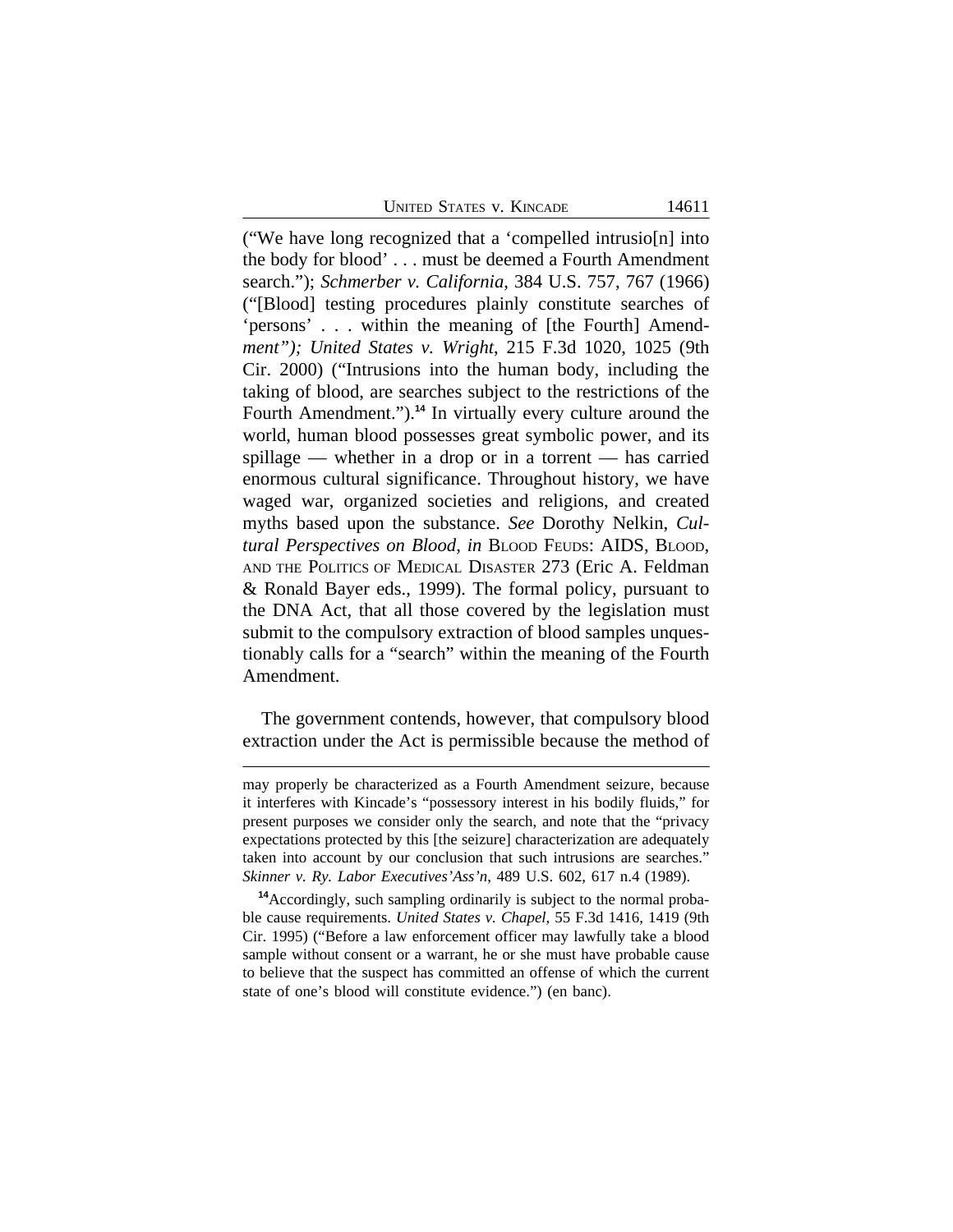data collection employed — the taking of blood — is no more intrusive than fingerprinting. We reject this false analogy.**<sup>15</sup>**

First, the elision of two very different kinds of evidence obscures the *constitutional* difference between invasive procedures of the body that necessitate penetrating the skin, and an examination or recording of physical attributes that are generally exposed to public view. An individual cannot hold the same expectation of privacy for this latter category of information that he does for his internal properties, including blood. *Cf. United States v. Dionisio*, 410 U.S. 1, 5-6 (1973) ("It has long been held that the compelled display of identifiable physical characteristics infringes no interest protected by the privilege against compulsory self incrimination."). Although, as Pudd'nhead Wilson remarked,**<sup>16</sup>** fingerprints do contain unique identifying information, they, like the human voice and the features of the face, are external to the individual. To obtain this identifying information requires no intrusive invasion of bodily privacy. By contrast, while DNA, like fingerprints, identifies an individual, DNA identification

MARK TWAIN, PUDD'NHEAD WILSON AND THOSE EXTRAORDINARY TWINS 108 (Sidney E. Berger ed., W.W. Norton & Co. 1980).

**<sup>15</sup>**In holding that a state DNA collection statute similar to the Act did not violate the Fourth Amendment, we once described these two procedures as analogous. *See Rise v. Oregon*, 59 F.3d 1556 (9th Cir. 1995). The fundamental premise of *Rise*, however, has since been rejected by the Supreme Court, and *Rise* is no longer good law*. See infra*, page 14625-26. We discuss the fingerprinting analogy separately only to dispel any possible misunderstanding that the decisions regarding fingerprinting provide a basis for upholding suspicionless, non-consensual blood extractions from parolees. They do not.

**<sup>16</sup>**Every human being carries with him from his cradle to his grave certain physical marks which do not change their character, and by which he can always be identified—and that without shade of doubt or question. These marks are his signature, his physiological autograph, so to speak, and this autograph cannot be counterfeited, nor can he disguise it or hide it away, nor can it become illegible by the wear and the mutations of time.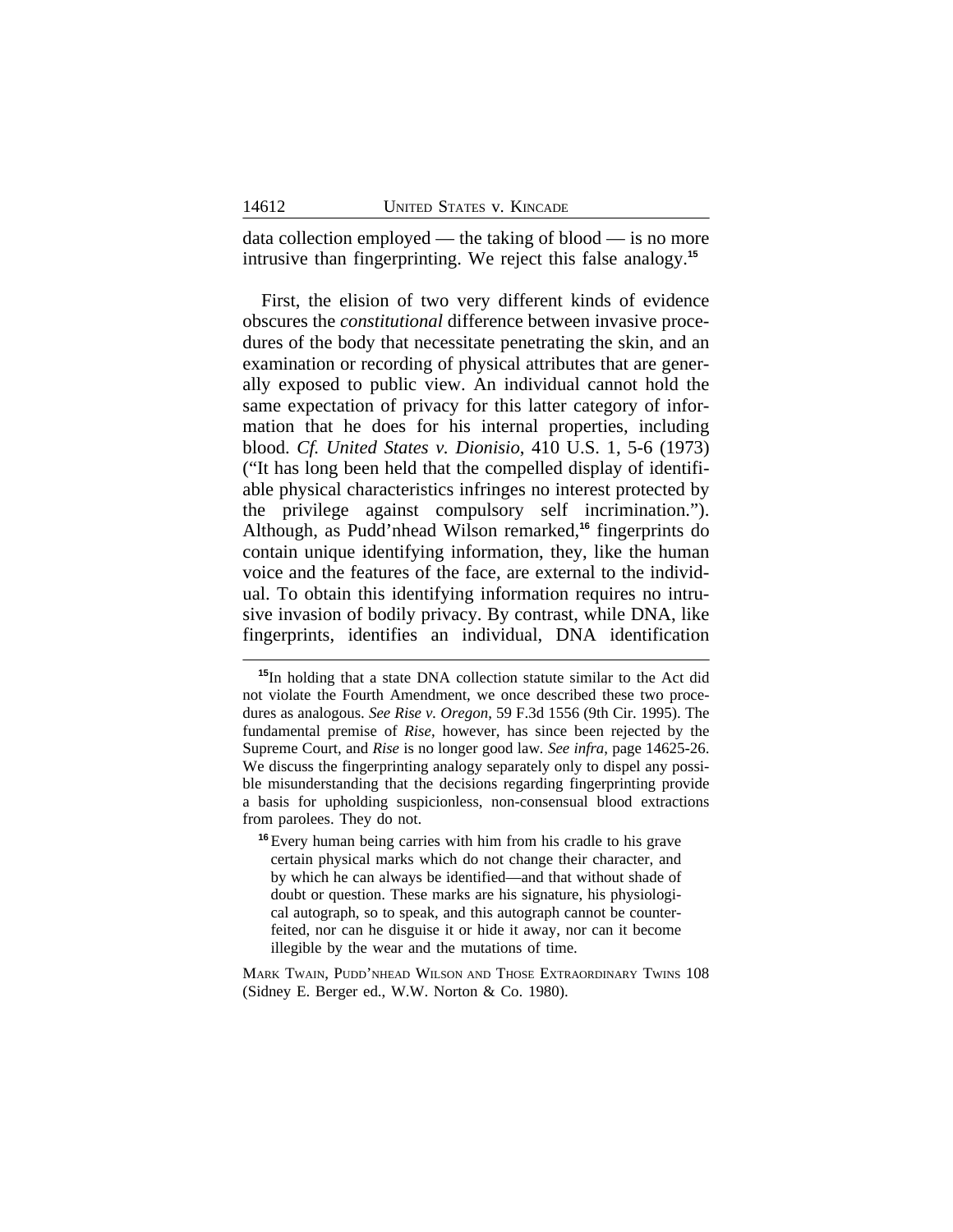results from a forced intrusion into an individual's body.**<sup>17</sup>** Fingerprinting, involving aspects of an individual's identity routinely exposed to public view, "represents a much less serious intrusion upon personal security than other types of searches and detentions." *Hayes v. Florida*, 470 U.S. 811, 814 (1985).

Second, we note that even fingerprinting is not entirely free from the kind of Fourth Amendment concerns at stake here. Fingerprints taken pursuant to an arrest are part of so-called "booking" procedures, designed to ensure that the person who is arrested is in fact the person law enforcement officials believe they have in custody.**<sup>18</sup>** *See, e.g., Smith v. United States*, 324 F.2d 879, 882 (D.C. Cir. 1963) ("[I]t is elementary that a person in lawful custody may be required to submit to photographing and fingerprinting as part of routine identification processes." (internal citations omitted)); *Napolitano v. United States*, 340 F.2d 313, 314 (1st Cir. 1965) (stating that taking of fingerprints upon admission to bail is "universally standard procedure, and no violation of constitutional rights"). This administrative procedure affirms that law enforcement has the right person in its custody. When law enforcement officials detain individuals for the purpose of obtaining fin*gerprints in furtherance of a criminal investigation*, however, that detention violates the Fourth Amendment unless sup-

**<sup>17</sup>**We express no view as to whether the government may, pursuant to the Act, collect DNA samples from tissue shed from an individual's person, such as the saliva left on cups, cigarette butts, or chewing gum, although it would appear that were it to restrict itself to such actions, it would fall far short of accomplishing the Act's objectives. In the case of such collections, the privacy interests resulting from the maintenance of CODIS would be different. In any event, the need to puncture skin and draw blood is, as we reiterate, constitutionally distinct from all of these other activities.

**<sup>18</sup>***See, e.g*., CAL. PENAL CODE § 7.21 ("To 'book' signifies the recordation of an arrest in official police records, and the taking by the police of fingerprints and photographs of the person arrested, or any of these acts following an arrest.").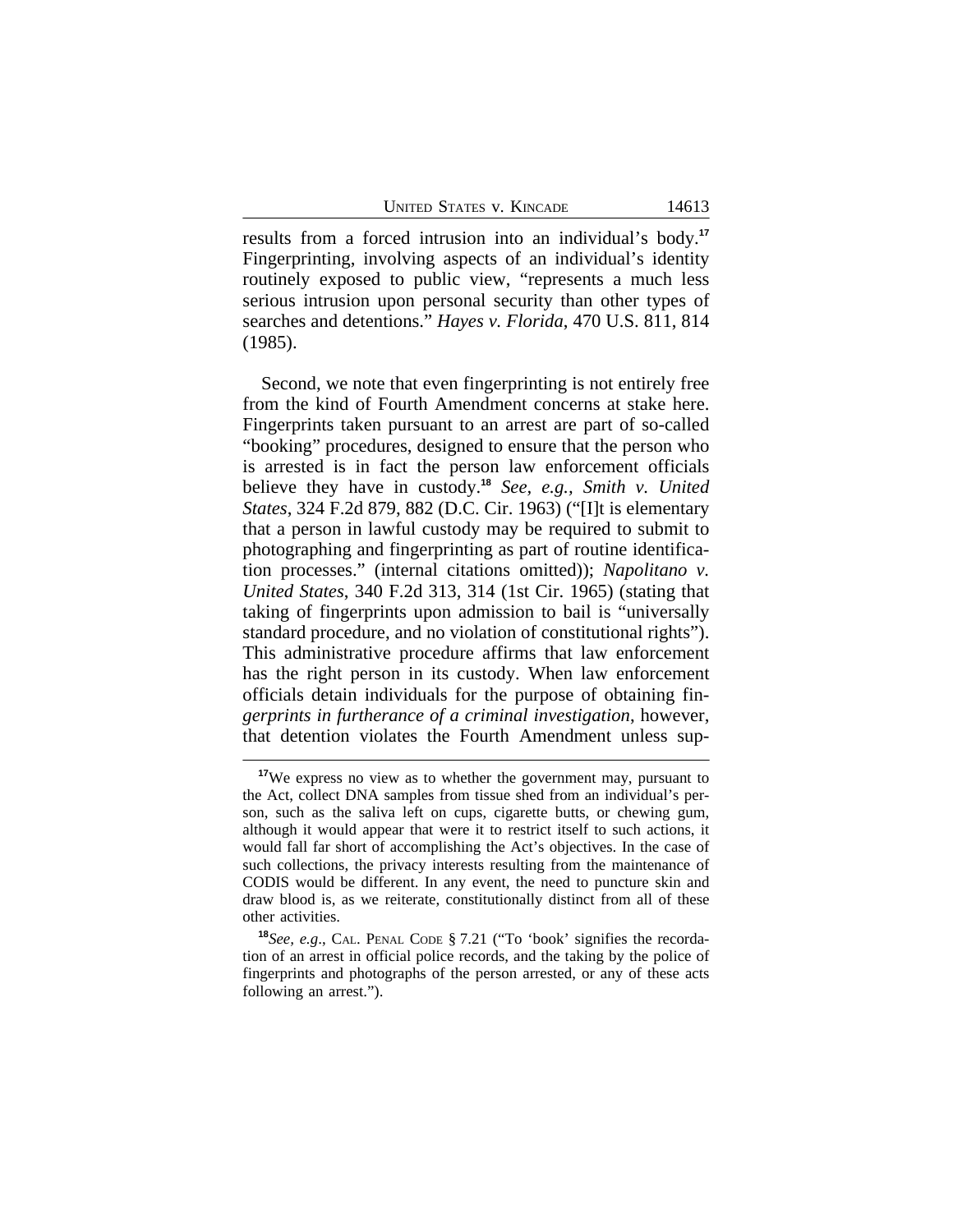ported by probable cause or a warrant. *Hayes*, 470 U.S. at 815. The Supreme Court so held even while acknowledging that fingerprints "involve[ ] neither repeated harassment nor any of the probing into private life and thoughts that often marks interrogation and search." *Id.* at 814 (quoting *Davis v. Mississippi*, 394 U.S. 721, 727 (1969) (holding detention for sole purpose of obtaining fingerprints without probable cause or warrant violates Fourth Amendment)). Here, of course, law enforcement does not question Kincade's true identity; it merely seeks to obtain evidence for future criminal investigations.

Thus, there can be no question that taking blood from a parolee against his will constitutes a search for Fourth Amendment purposes. We next turn to the question whether such a search, when conducted upon the body of a parolee, requires individualized suspicion.

# B. *Individualized Suspicion is Required for Searches of Parolees' Bodies*

Although forced blood extractions constitute searches, Kincade can successfully challenge the requirement that he submit to that process only if his rights under the Fourth Amendment are violated. As a general rule, a search — even one that may lawfully be conducted without a warrant must be based upon probable cause. *New Jersey v. T.L.O.*, 469 U.S. 325, 340 (1985). In certain limited circumstances, however, the Fourth Amendment's demands of reasonableness have been held to be satisfied by a degree of suspicion less than probable cause, i.e., by reasonable suspicion. *See id.* at 340-41 (citing cases). Finally, in a discrete and limited category of cases not involving law enforcement purposes, *see infra* part II.C, searches without any degree of suspicion at all have been held to comport with Fourth Amendment reasonableness.**<sup>19</sup>**

**<sup>19</sup>**Another category of searches that may be conducted without any degree of suspicion is that set of searches incident to an arrest, but in such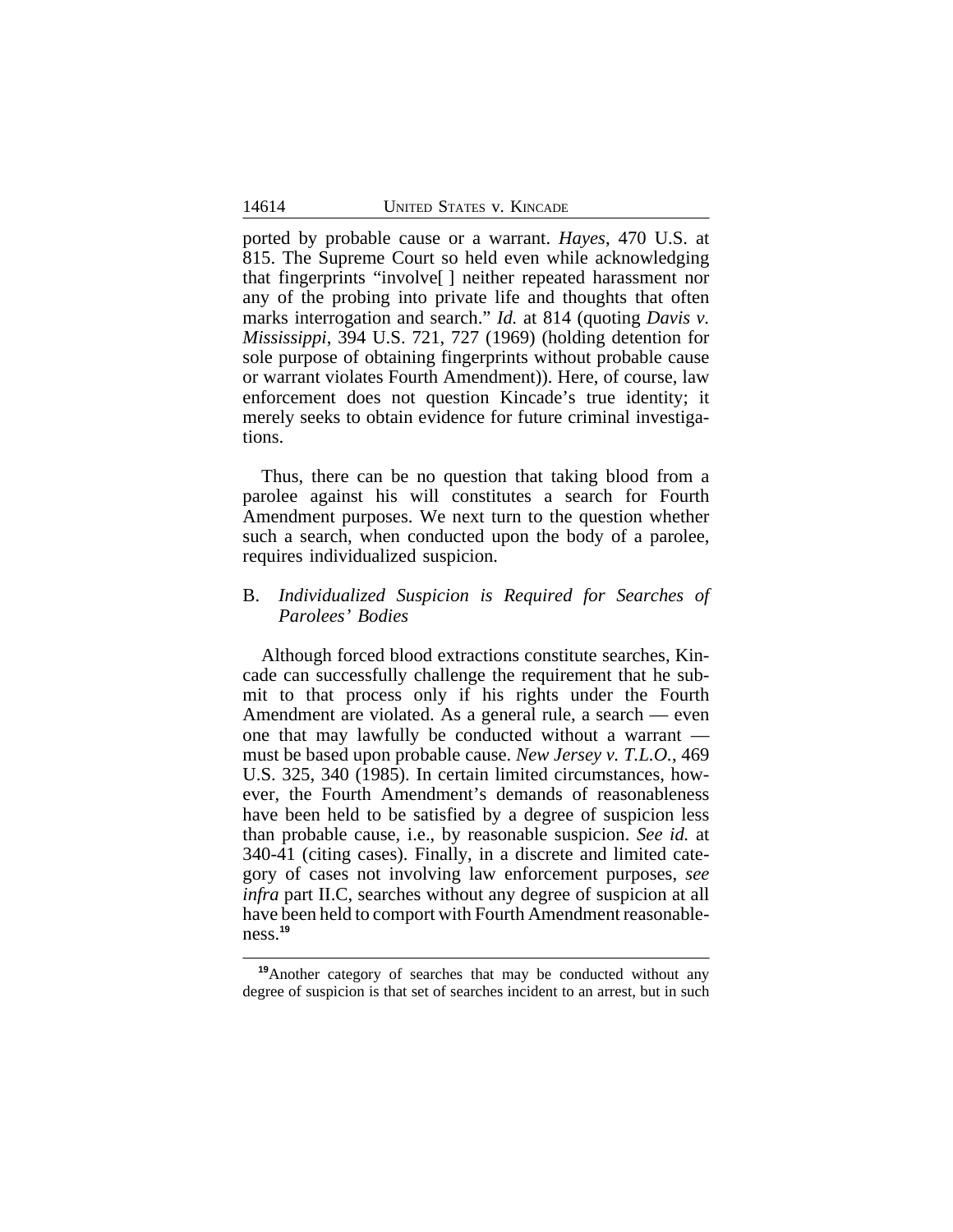UNITED STATES V. KINCADE 14615

In *United States v. Knights*, 122 S. Ct. 587 (2001), the Supreme Court considered whether the search of the home of a probationer was reasonable under the Fourth Amendment. Police conducted a warrantless search of the probationer's home, pursuant to a probation condition requiring Knights to submit to searches without a warrant or "reasonable cause." 122 S. Ct. at 589. Using a "totality of the circumstances" analysis, the Supreme Court upheld the search as reasonable, with the probation condition being a "salient circumstance." *Id.* at 591. Noting that the search was in fact supported by reasonable suspicion, the *Knights* court held that "no more than" that degree of suspicion was required to search the probationer's home. *Id*. at 592. *See also United States v. Stokes*, 292 F.3d 964 (9th Cir. 2002) (determining that no more than reasonable suspicion is required to uphold warrantless search of probationer's car). The *Knights* Court did not reach the question whether searches of parolees and probationers could lawfully be conducted *in the absence of* reasonable suspicion.

**[3]** Applying *Knights'* totality of the circumstances test to the case before us, we conclude that reasonable suspicion must exist before the government may compel parolees to submit to the extraction of blood from their bodies contrary to their wishes. The reasonableness of a parole search is determined by " 'assessing, on the one hand, the degree to which it intrudes upon an individual's privacy and, on the other, the degree to which it is needed for the promotion of legitimate governmental interests.' " *Knights*, 122 S. Ct. at 591 (quoting *Wyoming v. Houghton*, 526 U.S. 295, 300 (1999)).

**[4]** We determine that the search in question constitutes a substantial intrusion on Kincade's legitimate expectation of privacy. As we explained in part II.A., *supra*, compulsory

cases, probable cause is required for the triggering event, the arrest. Similarly, a protective sweep is triggered by an event involving probable cause or reasonable suspicion.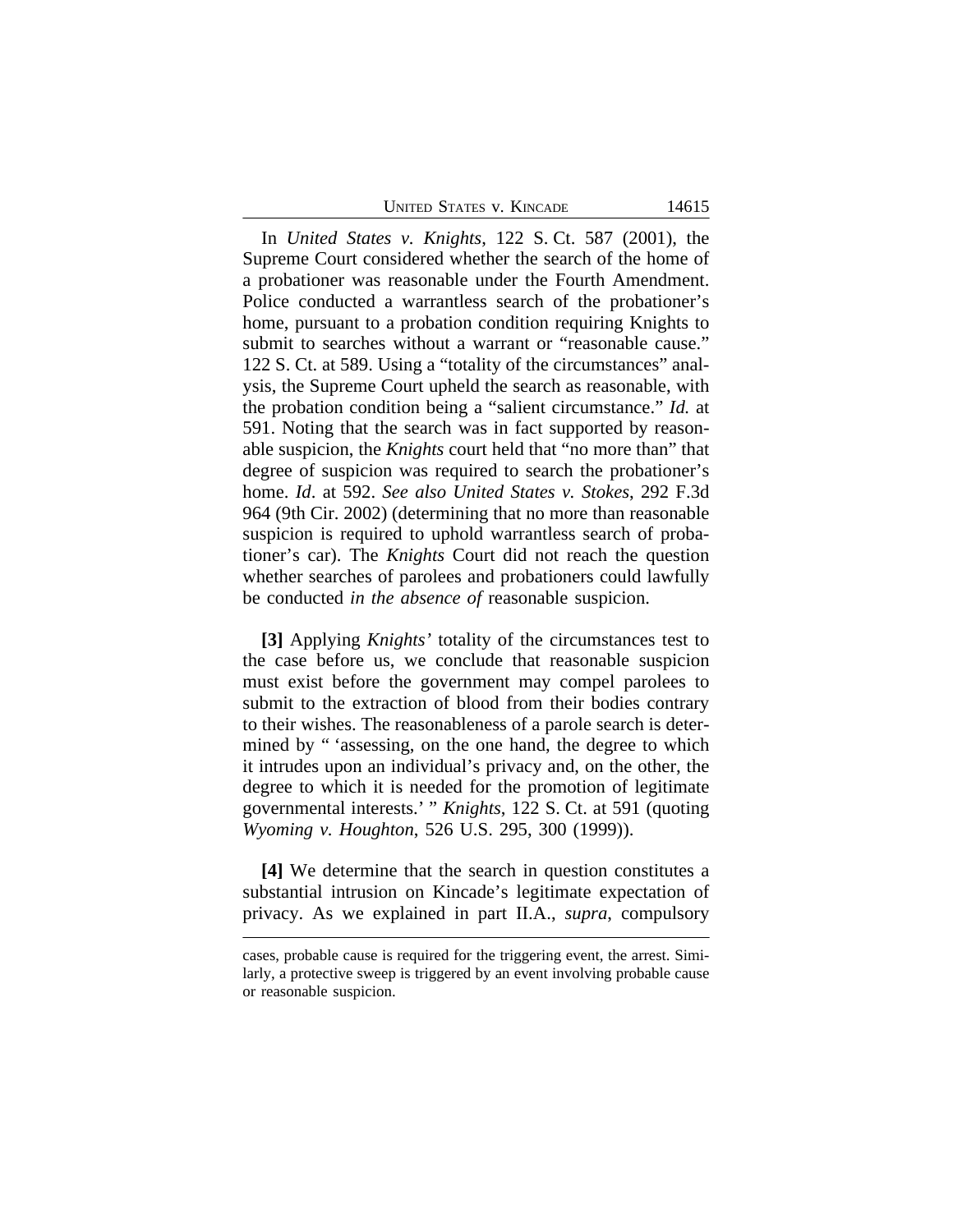blood extractions generally are searches subject to customary Fourth Amendment probable cause requirements. The government asserts that the Fourth Amendment rights of parolees are "minimal," and, that they have no Fourth Amendment protection at all with respect to forced blood extractions. Whatever the accuracy or inaccuracy of the characterization of parolees' rights generally, the latter proposition is simply not correct. It is true that Kincade's parole status *reduces* the expectation of privacy that would otherwise be considered reasonable; however, while parolees enjoy lesser Fourth Amendment rights than other citizens, their rights are not *extinguished*. **<sup>20</sup>** Even parolees maintain a reasonable expectation of privacy in their own bodies. The "integrity of an individual's person is a cherished value of our society," and a preeminent zone of constitutionally recognized privacy. *Schmerber*, 384 U.S. at 772. Thus, although parole may reduce the degree of constitutional protection afforded an individual's body, it does not eradicate it.

In balancing the government's interests against the intrusion on Kincade's interests in privacy and bodily integrity, we consider the government's expressed interests in the search: to prevent, solve, and prosecute future crimes, and to complete the CODIS database. The government argues that its interests in the parole search must be evaluated in light of the statement in *Griffin* that probation<sup>21</sup> is "a 'special need' of the

**<sup>20</sup>**Even a prisoner, who has no legitimate expectation of privacy in his cell, *Hudson v. Palmer*, 468 U.S. 517, 526 (1984), retains an expectation of privacy in his body unless there is reasonable cause to violate his bodily integrity and a legitimate penological interest in doing so. *See Tribble v. Gardner*, 860 F.2d 321, 325 (9th Cir. 1988) (stating that digital rectal searches of prisoners must be justified by legitimate penological need). The expectation of privacy of a parolee, who is released to live at home, in preparation for reintegration into society, is even greater. *See Sepulveda v. Ramirez*, 967 F.2d 1413, 1416 (9th Cir. 1992) (stating that the constitutional rights of parolees "are even more extensive than those of inmates").

**<sup>21</sup>**As we noted earlier, *supra* note 7, we do not see a "constitutional difference between probation and parole for purposes of the fourth amend-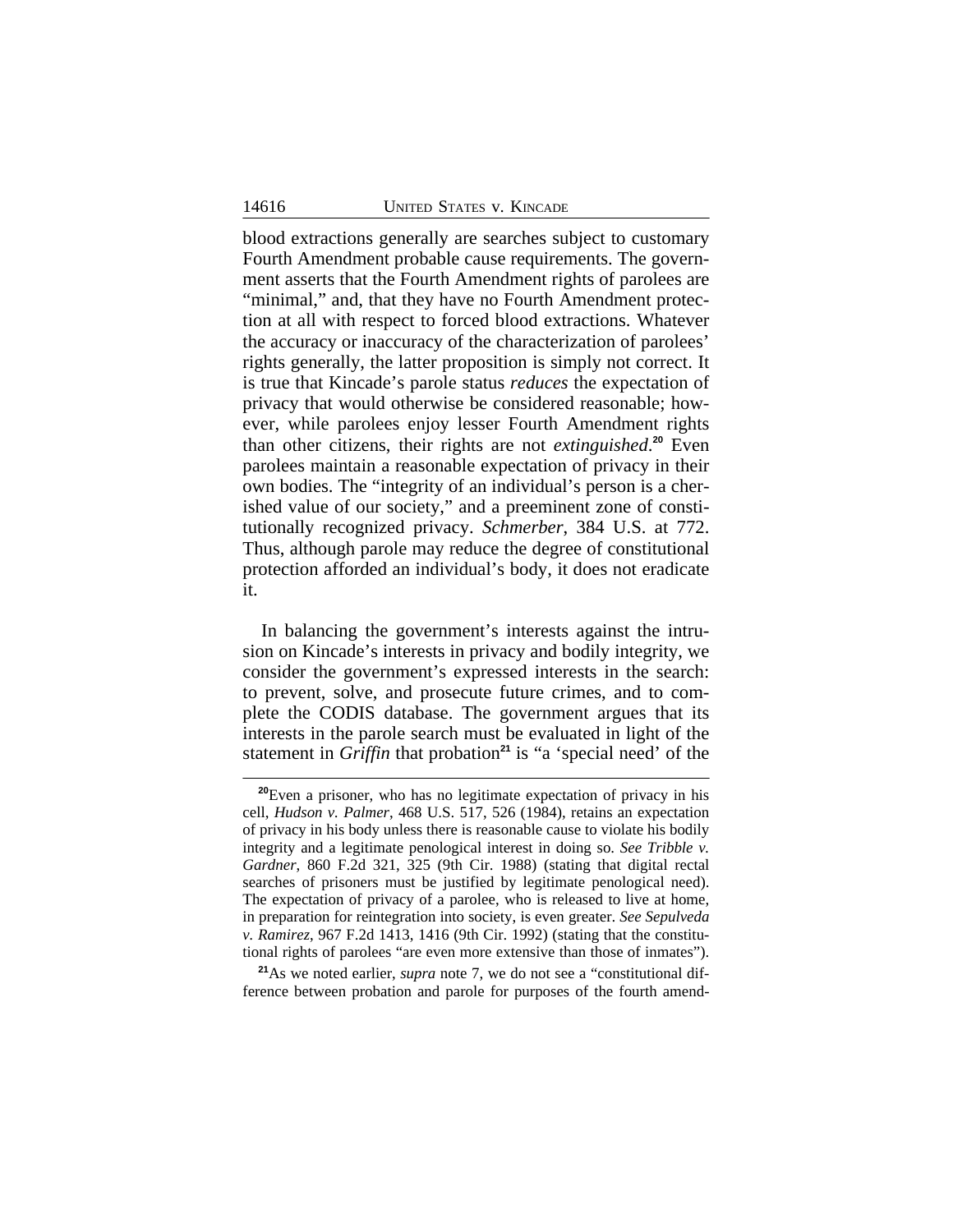UNITED STATES V. KINCADE 14617

State, permitting a degree of impingement upon privacy that would not be constitutional if applied to the public at large." 483 U.S. at 875. The impingement that the Court referred to in *Griffin*, however, was a *reduction* in the degree of individualized justification required for the search, not the *elimination* of all need for such a basis. Specifically, the Court stated that the "special needs" associated with probation may "justify departures from the usual *warrant and probable-cause* requirements." *Id.* at 874 (emphasis added). It did not suggest that the latter requirement could be eliminated entirely, or that the lesser standard of reasonable suspicion need not be met. To the contrary, the probation search that the Court upheld in *Griffin* was a search that the state justified on the basis of "reasonable grounds." 483 U.S. at 871. Thus, *Griffin* did not authorize suspicionless searches.

**[5]** More important for purposes of the present case, in *Griffin* the government's interest was directly related to the administration of parole itself. The purpose of the search, as in *Knights*, was to supervise parolees *during* the finite term of their parole period. It related to Griffin's conduct while in his status as a parolee. By contrast, the purpose of obtaining DNA samples is to obtain material for future use in a permanent DNA data bank to help solve future crimes, no matter how long after the end of a parole term they may be committed. Any use of the information to solve crimes committed during a parolee's term of supervision is fortuitous and incidental to the primary purpose of the Act. That purpose, according to the government, is to further "the overwhelming public interest in creating a comprehensive nationwide DNA bank that will improve the accuracy of criminal prosecutions" for genera-

ment." *Harper*, 928 F.2d at 896 n.1. Although we recognize that *Griffin* is a case about probation, not parole, and we understand that the distinction between probation and parole may be relevant in other contexts, because there is no relevant distinction here, we, like the government, view *Griffin*'s discussion regarding probationers as being equally applicable to parolees.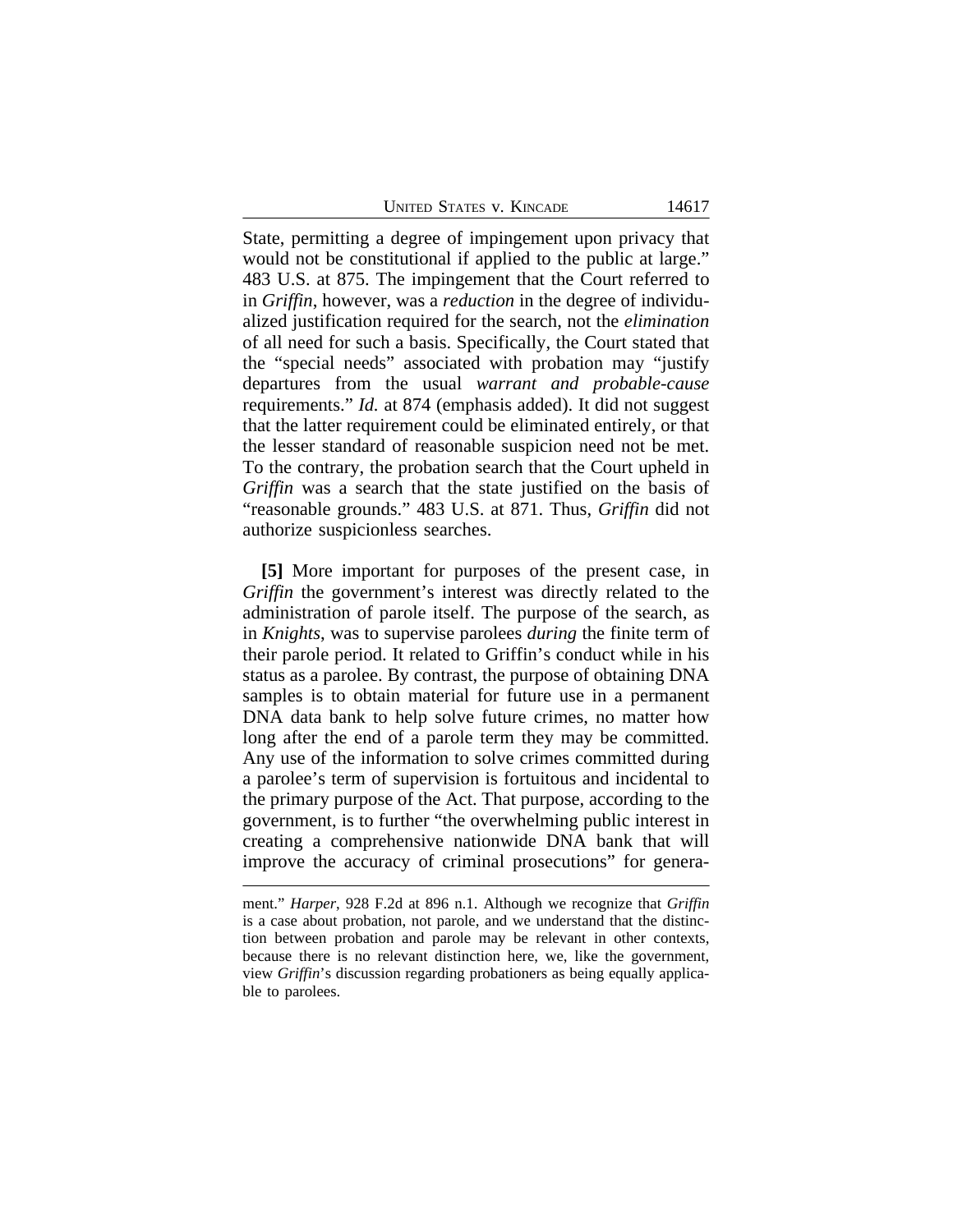tions to come. It is undoubtedly true that, were we to maintain DNA files on all persons living in this country, we would even more effectively further the public interest in having efficient and orderly criminal prosecutions, just as we would were we willing to sacrifice *all* of our interests in privacy and personal liberty. We chose, however, not to follow that course when we adopted the Fourth Amendment. Thus, it is the constitutional concept of Fourth Amendment reasonableness that governs our inquiry here, and not simply the governmental interest in solving and prosecuting crimes more efficiently. In short, the Government's desire to complete a comprehensive data bank does not outweigh Kincade's reasonable expectation of privacy in his body.

Finally, we weigh all of the above interests in light of the fact that, as discussed more fully in Section II.C., *infra*, under controlling Supreme Court authority we are not free to approve suspicionless searches conducted for law enforcement purposes. While weighing these interests could affect the degree of suspicion or cause required to conduct such searches, it could not serve to eliminate the requirement of individualized suspicion entirely.

**[6]** Balancing the factors present here, and considering the applicable constitutional limitations, we conclude that, under general Fourth Amendment principles, individualized suspicion is required in searches of parolees conducted pursuant to the DNA Act.**<sup>22</sup>** We hold that, under those principles, a search of a parolee's body to obtain DNA — the compulsory extraction of blood for a law enforcement purpose — is reasonable

<sup>&</sup>lt;sup>22</sup>We note here the Supreme Court's disapproval of new categories of Fourth Amendment reasonableness. *See United States v. Montoya de Hernandez*, 473 U.S. 531, 541 (1985) (criticizing creation of new Fourth Amendment standard in addition to "reasonable suspicion" and "probable cause").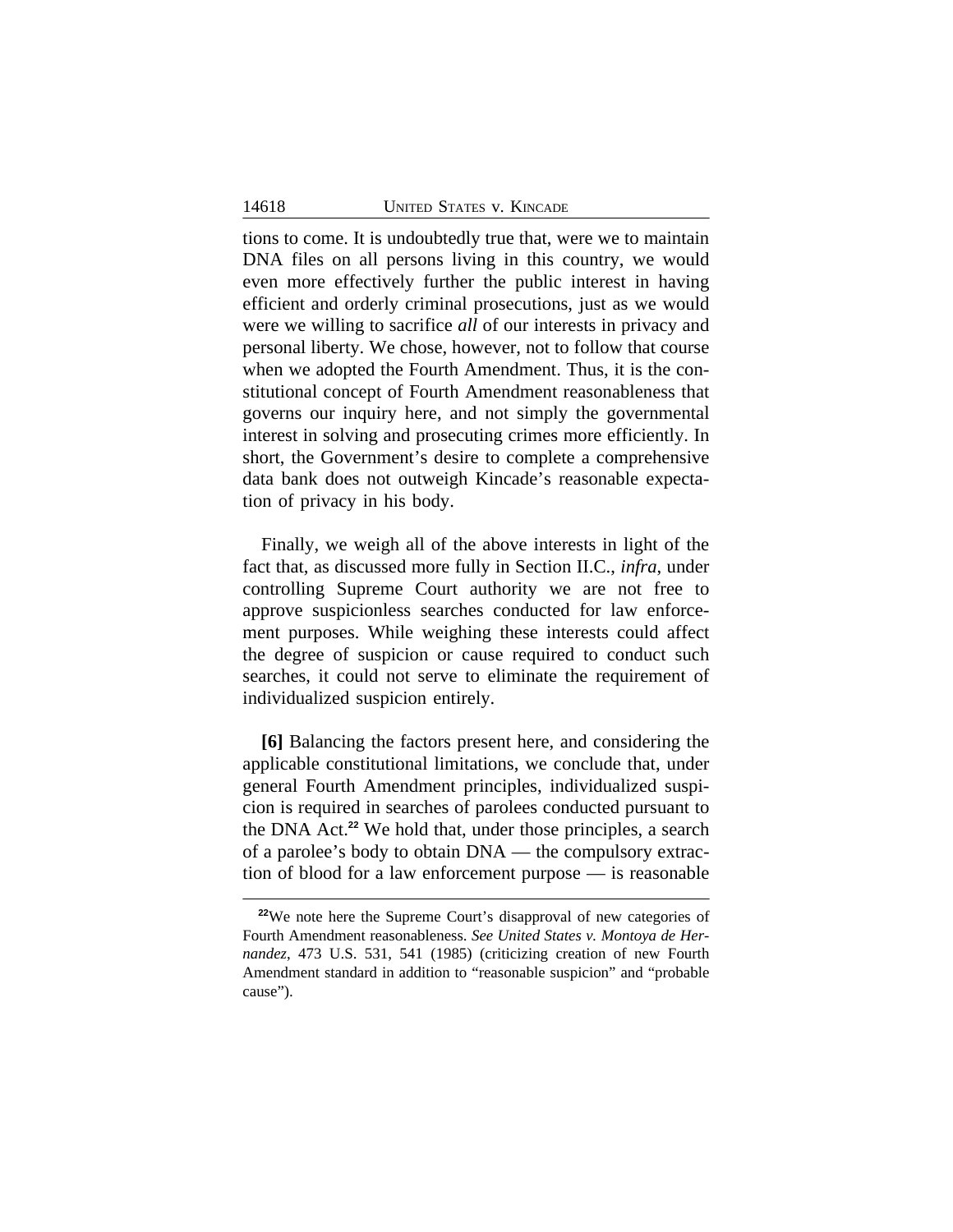only if the search is supported by individualized reasonable suspicion.**<sup>23</sup>**

Ordinarily, this would conclude our analysis of the Act, for there is no assertion that searches under the Act are conducted with any individualized suspicion whatsoever. However, the government next argues that, aside from the need to supervise the conduct of parolees during their parole period, the compulsory collection of DNA samples falls within the category of special needs cases in which the governmental conduct is exempted from the Fourth Amendment principles that are ordinarily applicable to searches and seizures. We thus now consider whether the special needs doctrine serves to exempt from the customary limitations of the Fourth Amendment the involuntary extraction of blood pursuant to the DNA Act.

# C. *The Special Needs Doctrine Does Not Exempt the Extraction of Blood from Parolees' Bodies from the Ordinary Requirements of the Fourth Amendment*

The government argues that searches pursuant to the DNA Act, even if conducted without individualized suspicion, are constitutionally permissible because they fall within the "special needs" doctrine. In light of the Supreme Court's recent

<sup>&</sup>lt;sup>23</sup>In doing so, we join most other courts that have considered whether in other contexts reasonable suspicion is the appropriate standard for probationer and parolee searches. *See United States v. Guagliardo*, 278 F.3d 868, 873 (9th Cir. 2002) (affirming the validity of a probation term authorizing a warrantless search at any time by any officer, "as long as the search was supported by reasonable suspicion"), *cert. denied*, 154 L. Ed. 2d 401, 123 S. Ct. 515; *United States v. Davis*, 932 F.2d 752, 758 (9th Cir. 1991) ("The permissible bounds of a probation search are governed by a reasonable suspicion standard."); *United States v. Giannetta*, 909 F.2d 571, 576 (1st Cir. 1990); *United States v. Reyes*, 283 F.3d 446, 462 (2d Cir. 2002), *cert. denied*, 154 L. Ed. 2d 31, 123 S. Ct. 106; *United States v. Bradley*, 571 F.2d 787, 790 & 790 n.4 (4th Cir. 1978) (requiring "articulable grounds" for suspicion); *United States v. Scott*, 678 F.2d 32, 35 (5th Cir. 1982); *United States v. Payne*, 181 F.3d 781, 786, 788 & 788 n.5 (6th Cir. 1999).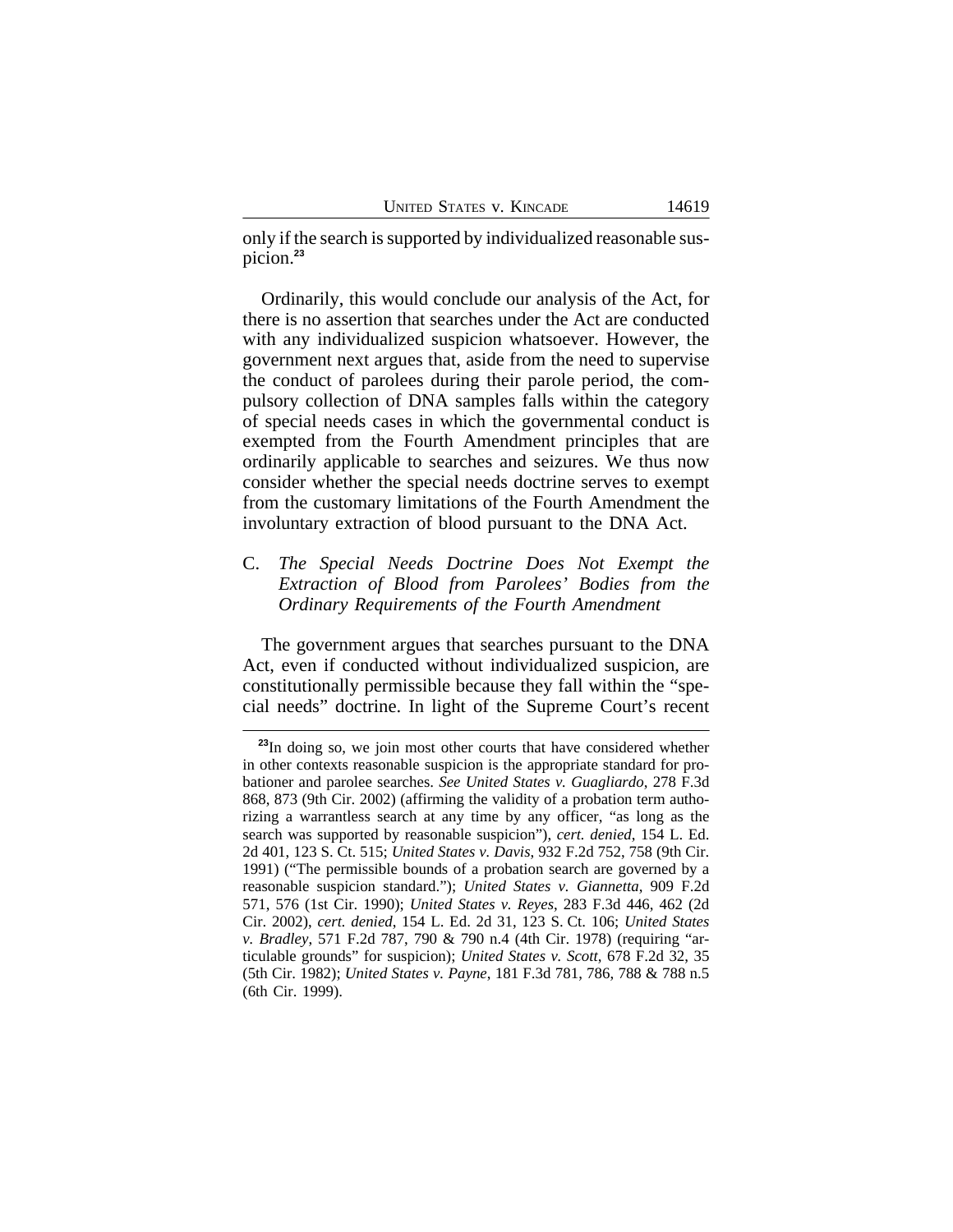cases establishing a barrier between "special needs" searches and searches with law enforcement objectives, we reject that claim. We hold that searches pursuant to the DNA Act primarily serve a law enforcement purpose, and are not exempt from the ordinary requirements of the Fourth Amendment.

### 1. *A Law Enforcement Purpose Is Not a Special Need*

**[7]** In "certain well-defined circumstances," *Skinner*, 489 U.S. at 619, the Supreme Court has carved out a categorical exception even to the lesser Fourth Amendment requirement of individualized suspicion. This exception applies to a set of cases known as the "special needs" cases.**<sup>24</sup>** In these special needs cases, searches that would otherwise violate the Fourth Amendment for lack of probable cause or individualized suspicion are deemed constitutionally permissible because they serve "special needs, *beyond the normal need for law enforcement*." *City of Indianapolis v. Edmond*, 531 U.S. 32, 37 (2000) (emphasis added). They are conducted for purposes other than the solving and punishing of crime. *See, e.g., Bd. of Educ. v. Earls*, 536 U.S. 822 (2002) (urine testing of students for extracurricular activities to prevent health and safety risks from drug use); *see id.* at 833 (emphasizing that "the test results are not turned over to any law enforcement authority"); *Vernonia Sch. Dist. 47J v. Acton*, 515 U.S. 646 (1995) (random urine testing of student athletes to prevent injury and drug dependency); *Skinner*, 489 U.S. 602 (blood and urine tests of railroad employees to prevent railway accidents); *Nat'l Treasury Employees Union v. Von Raab*, 489 U.S. 656

<sup>&</sup>lt;sup>24</sup>The term "special needs" first appeared in Justice Blackmun's concurring opinion in *New Jersey v. T.L.O*., 469 U.S. at 325. There, Justice Blackmun stated that limited exceptions to the probable-cause requirement exist, in which reasonableness is established by "a careful balancing of governmental and private interests," but that such a test is applicable only "in those exceptional circumstances in which special needs, *beyond the normal need for law enforcement*, make the warrant and probable-cause requirement impracticable." *Id.* at 351 (emphasis added); *see also Ferguson v. City of Charleston*, 532 U.S. 67, 74 n.7 (2001).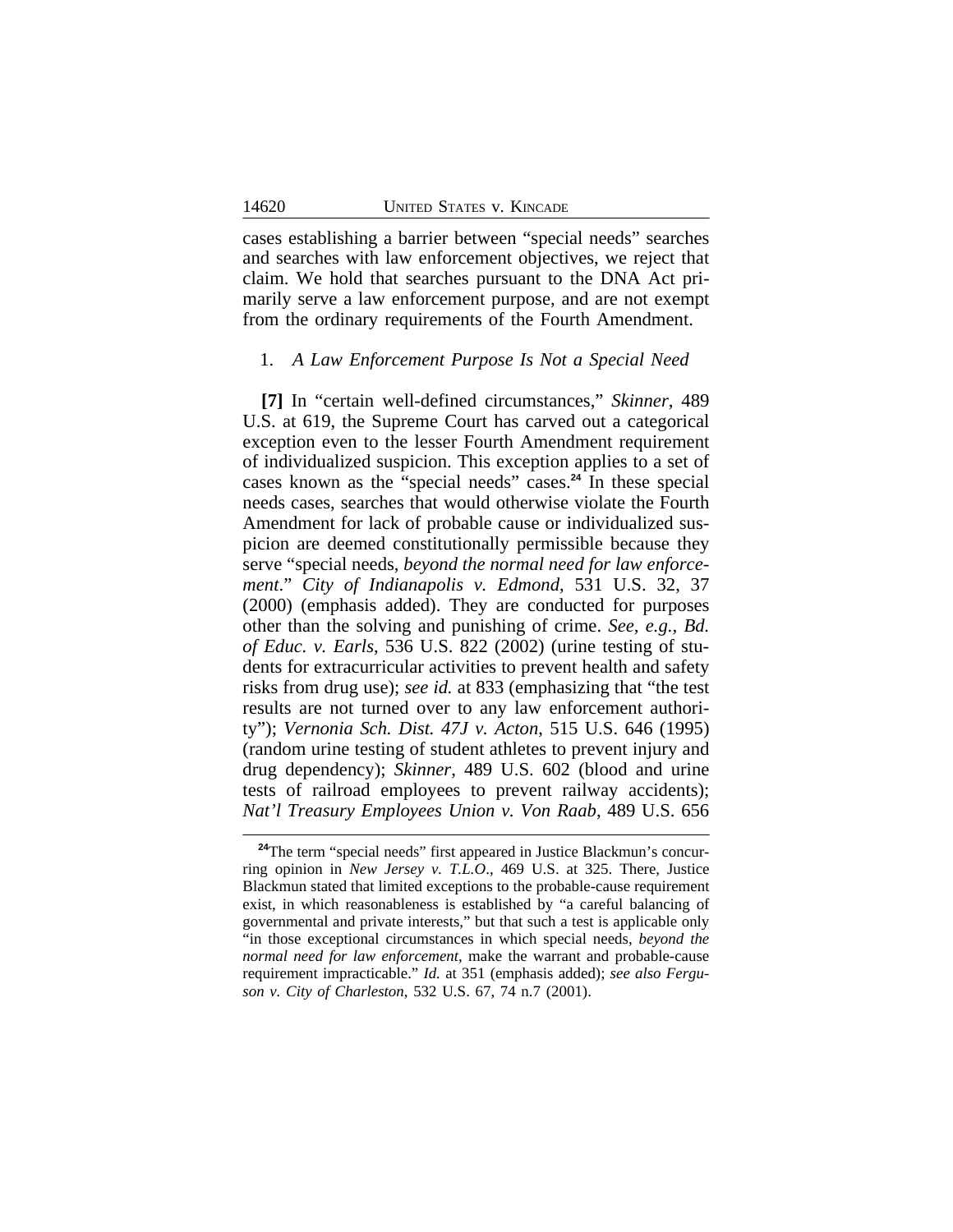(1989) (urine tests of U.S. Customs Service employees seeking transfer or promotion to insure the officials' fitness to interdict drugs and handle firearms); *United States v. Gonzalez*, 300 F.3d 1048 (9th Cir. 2002) (searches of employee backpacks to prevent inventory loss). The Court also has permitted suspicionless searches in certain roadway checkpoint programs, *Mich. Dep't of State Police v. Sitz*, 496 U.S. 444 (1990) (highway sobriety checkpoints for public safety), and has authorized routine searches absent individualized suspicion at the national border. *See United States v. Montoya de Hernandez*, 473 U.S. 531 (1985) (routine border searches to prevent entry of contraband); *United States v. Martinez-Fuerte*, 428 U.S. 543 (1976) (fixed checkpoint routine border search to deter illegal immigration). Finally, the Court has approved limited searches for administrative purposes without individualized suspicion. *See, e.g., New York v. Burger*, 482 U.S. 691 (1987) (purely administrative search of "closely regulated" business); *Camara v. Municipal Court*, 387 U.S. 523 (1967) (residential building code inspections to prevent hazardous conditions); *see also McMorris v. Alioto*, 567 F.2d 897 (9th Cir. 1978) (purely administrative search in public buildings).

#### a. *The Effect of* Edmond *and* Ferguson

In *City of Indianapolis v. Edmond*, 531 U.S. 32 (2000), the Court considered a Fourth Amendment challenge to an Indianapolis highway checkpoint program that authorized suspicionless searches for the discovery and interdiction of illegal narcotics. Rejecting the contention that the Indianapolis program fell within "the limited circumstances in which the usual rule [of the Fourth Amendment] does not apply," 531 U.S. at 37, the Court stated that:

[T]he gravity of the threat alone cannot be dispositive of questions concerning what means law enforcement officers may employ to pursue a given purpose. Rather, in determining whether individual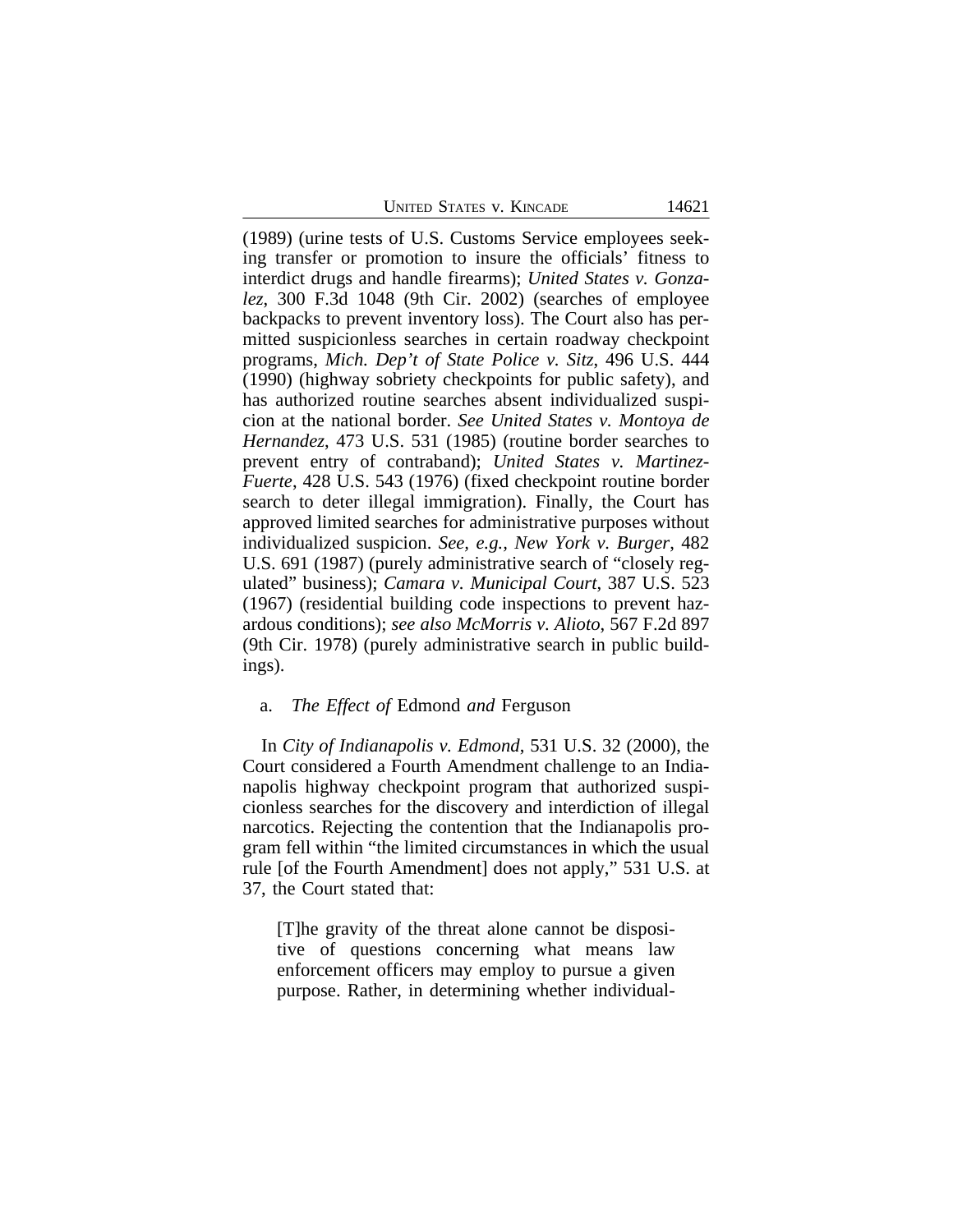ized suspicion is required, we must consider the nature of the interests threatened and their connection to the particular law enforcement practices at issue. We are particularly reluctant to recognize exceptions to the general rule of individualized suspicion where governmental authorities *primarily pursue their general crime control ends.*

*Id.* at 42-43 (emphasis added). The Court also explained that *Mich. Dep't of State Police v. Sitz*, 496 U.S. 444 (1990), in which it upheld a state's use of highway sobriety checkpoints, did not stand for the proposition that law enforcement needs could render legitimate a program of suspicionless searches. *Id.* at 39. Rather, *Edmond* made it plain that the checkpoint program at issue in *Sitz* was designed to reduce "the immediate hazard posed by the presence of drunk drivers on the highways." *Id*. The Court in *Edmond* then cautioned that it had "never approved [a general program of suspicionless seizures] whose *primary purpose was to detect evidence of ordinary criminal wrongdoing*." *Id*. at 41 (emphasis added).

Thus, in *Edmond*, the Court refused to permit a " 'general interest in crime control' as justification for a regime of suspicionless stops." *Id.* (quoting *Delaware v. Prouse*, 440 U.S. 648, 659 (1979)). Allowing use of the special needs doctrine in cases in which the justification for the search was "the general interest in crime control" would "do little to prevent such intrusions from becoming a routine part of American life." *Id*. at 42. Where "law enforcement authorities pursue primarily general crime control purposes," the Court cautioned, searches and seizures "can only be justified by some quantum of individualized suspicion." *Id.* at 47.

The Supreme Court reaffirmed its *Edmond* holding a year later in *Ferguson v. City of Charleston,* 532 U.S. 67 (2001). In that case, petitioners challenged a state hospital program that tested pregnant women for drug use and then made available to the police the results of these tests if a woman tested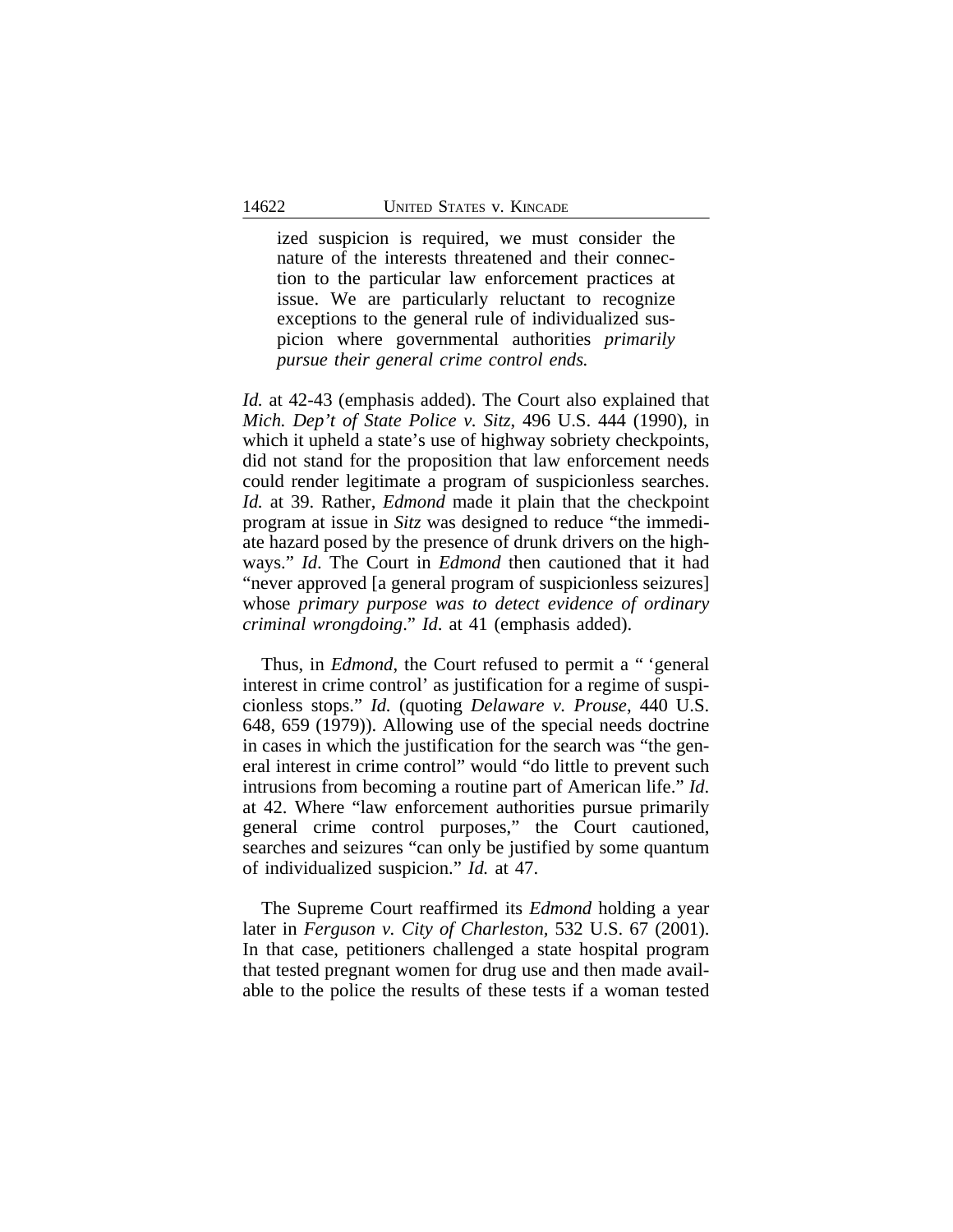positive twice. 532 U.S. at 72. The Court held that while a significant goal of the program was to aid women with drug abuse problems, "the immediate objective of the [suspicionless] searches was to generate evidence *for law enforcement purposes*," *id*. at 83 (emphasis in original), and, accordingly, tests conducted for purposes of the program violated the Fourth Amendment. Prosecutors and police were heavily involved in both the program's conception and implementation. *Id.* at 88. As the Court emphasized, "[i]n none of our previous special needs cases have we upheld the collection of evidence for criminal law enforcement purposes. . . . [T]he extensive entanglement of law enforcement cannot be justified by reference to legitimate needs." *Id.* at 84 n.20. Justice Kennedy, concurring in the judgment, agreed that the

special needs cases we have decided do not sustain the active use of law enforcement, including arrest and prosecutions, as an integral part of a program which seeks to achieve legitimate, civil objectives. The traditional warrant and probable-cause requirements are waived in our previous cases on the explicit assumption that the evidence obtained in the search is not intended to be used for law enforcement purposes.

#### *Id.* at 88 (Kennedy, J., concurring in the judgment).

Thus, both *Ferguson* and *Edmond* reaffirm that the special needs doctrine applies to a narrow category of cases to which traditional Fourth Amendment requirements are inapplicable. In those two decisions, the Supreme Court made explicit its underlying premise that special needs cases qualify for an exception to the Fourth Amendment's customary requirements only because they involve programs or activities "not designed to serve the ordinary needs of law enforcement." *Von Raab,* 489 U.S. at 679; *see also Earls*, 536 U.S. at 833 (noting that "the [urine] test results are not turned over to any law enforcement authority"); *Vernonia*, 515 U.S. at 658 (stat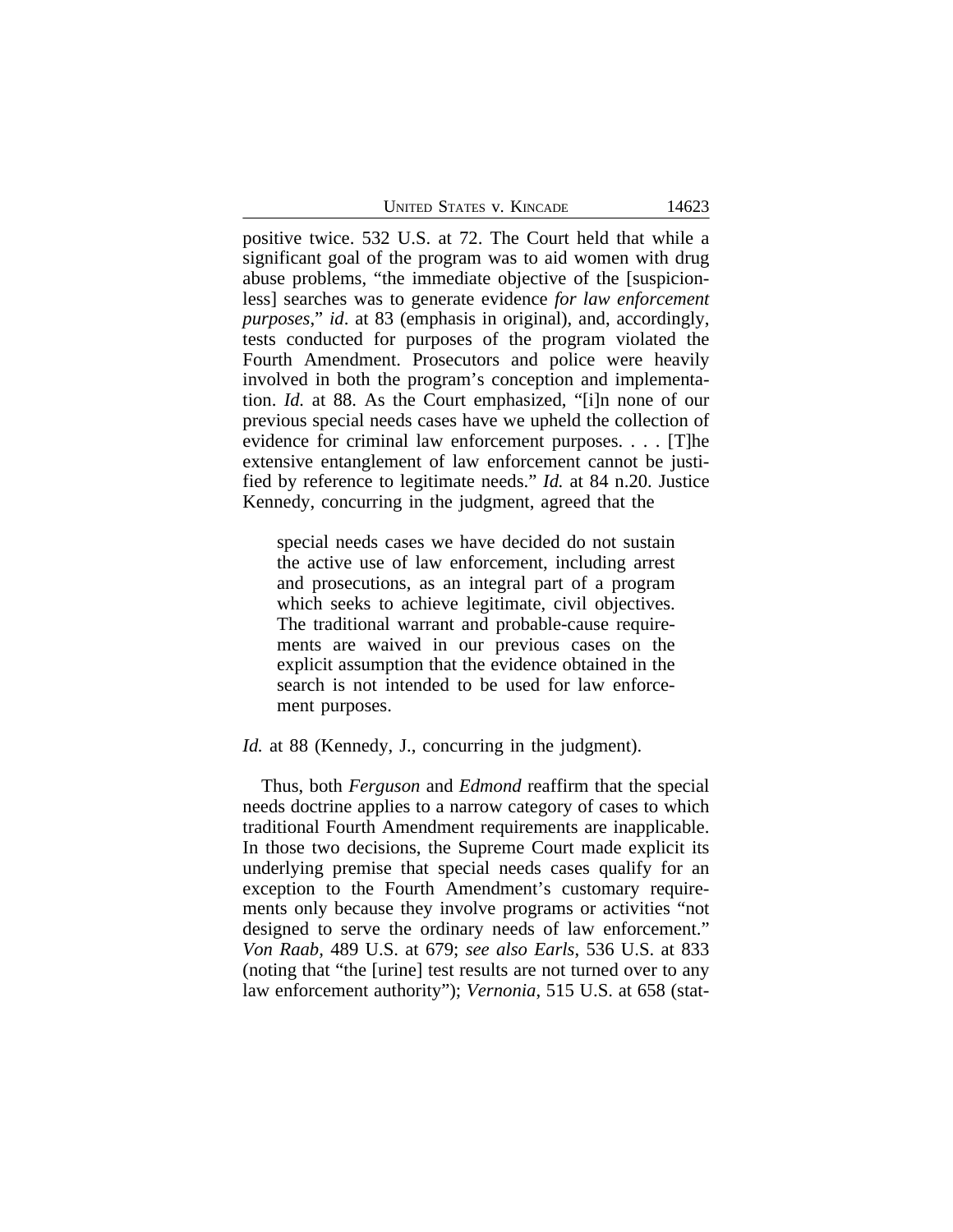ing that "the results of the tests are disclosed only to a limited class of school personnel who have a need to know; and they are not turned over to law enforcement authorities or used for any internal disciplinary function"); *Skinner*, 489 U.S. at 620- 621 (noting that toxicological tests intended "to prevent accidents," "not to assist in the prosecution of employees"); *Von Raab*, 489 U.S. at 666 ("Test results may not be used in a criminal prosecution of the employee without the employee's consent."). Forcing a parolee like Kincade to submit to blood extraction against his will, and without any constitutionally cognizable level of suspicion for the law enforcement purpose here involved, is not analogous to testing, for example, persons who *voluntarily* participate in a highly regulated endeavor, such as students who engage in organized sports or extracurricular activities, *Earls*, 536 U.S. at 830-31, or federal Customs employees who seek promotion to certain sensitive positions, *Von Raab*, 489 U.S. at 671. *See also Vernonia*, 515 U.S. at 657 ("By choosing to 'go out for the team,' [these students] *voluntarily* subject themselves to a degree of regulation even higher than that imposed on students generally." (emphasis added)).

The government's primary response to *Edmond* and *Ferguson* is to argue that *Rise v. Oregon*, 59 F.3d 1556 (9th Cir. 1995), resolves the case before us. In *Rise,* we held that a state DNA collection statute, similar in implementation to the one we consider here, comported with Fourth Amendment reasonableness. Although a panel of this court cannot ordinarily overrule Ninth Circuit precedent, *United States v. Gay*, 967 F.2d 322, 327 (9th Cir. 1992), we nevertheless in appropriate circumstances may, indeed must, reconsider past cases in light of an intervening decision of the Supreme Court that undermines that earlier precedent. "[T]he issues decided by the higher court need not be identical in order to be controlling. Rather, the relevant court of last resort must have undercut the theory or reasoning underlying the prior circuit precedent in such a way that the cases are clearly irreconcilable." *Miller v. Gammie*, 335 F.3d 889, 900 (9th Cir. 2003) (en banc). At that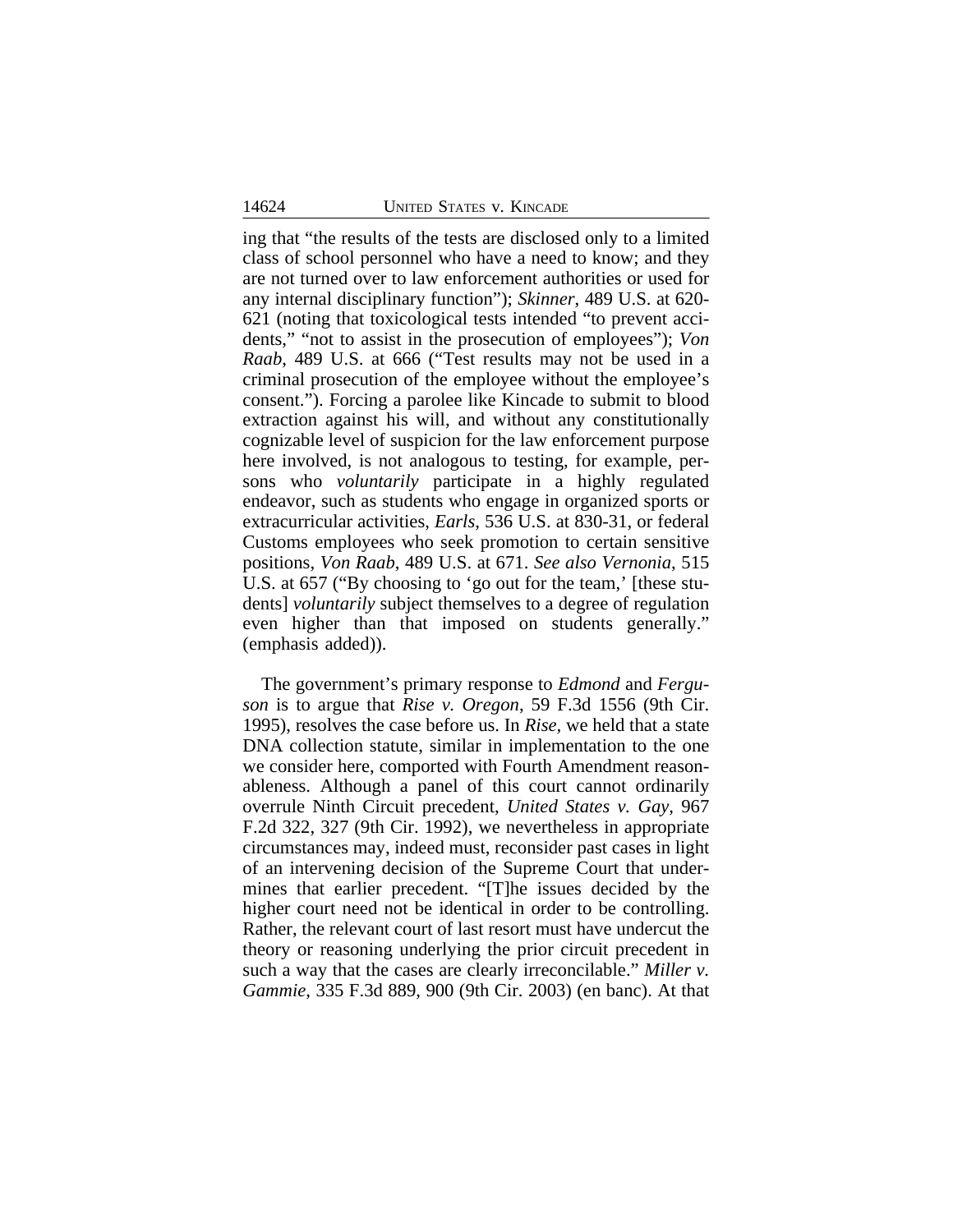UNITED STATES V. KINCADE 14625

point, "a three-judge panel should consider itself bound by the later and controlling authority, and should reject the prior circuit opinion as having been effectively overruled." *Id.* at 893. *See also Galbraith v. County of Santa Clara*, 307 F.3d 1119, 1123 (9th Cir. 2002); *United States v. Lancellotti*, 761 F.2d 1363, 1366 (9th Cir. 1985); *Spinelli v. Gaughan***,** 12 F.3d 853, 855 n.1 (9th Cir. 1993).

*Rise* relied on an interpretation of Supreme Court precedent that has since been wholly discredited by *Edmond*, 531 U.S. at 44, and further undermined by *Ferguson*, 532 U.S. at 84; *Rise* and *Edmond/Ferguson* are clearly irreconcilable. *Rise* rejected a Fourth Amendment challenge to a state DNA collection statute; we stated at the outset, citing *Sitz*, that "[e]ven in the law enforcement context," suspicionless searches could be conducted if the intrusion was "minimal" and was "justified by law enforcement purposes." 59 F.3d at 1559. Indeed, *Rise* was premised on the understanding that the searches it endorsed were law enforcement searches conducted for the primary purpose of controlling crime; we assumed that *Sitz* also involved such searches, and followed what we believed to be *Sitz*'s example, concluding that searches for law enforcement purposes could proceed even absent individualized suspicion. As we have explained, however, *Edmond* expressly repudiated this interpretation of *Sitz.* The Court stated that the suspicionless searches in *Sitz* were justified because they were searches to prevent an immediate threat to highway safety by removing drunk drivers from the road, *not* searches to further "a general purpose of investigating crime." *Edmond*, 531 U.S. at 39. Furthermore, *Edmond* — and then *Ferguson* — made clear that the Court would "decline to suspend the usual requirement of individualized suspicion where the police seek to employ a [search] primarily for the ordinary enterprise of investigating crimes." *Id.* at 44. *Rise*, however, did precisely that. It approved suspicionless searches designed to further law enforcement objectives. Because *Rise* depended on reasoning and reached a result that the Supreme Court has since expressly disavowed, "its precedential effect has been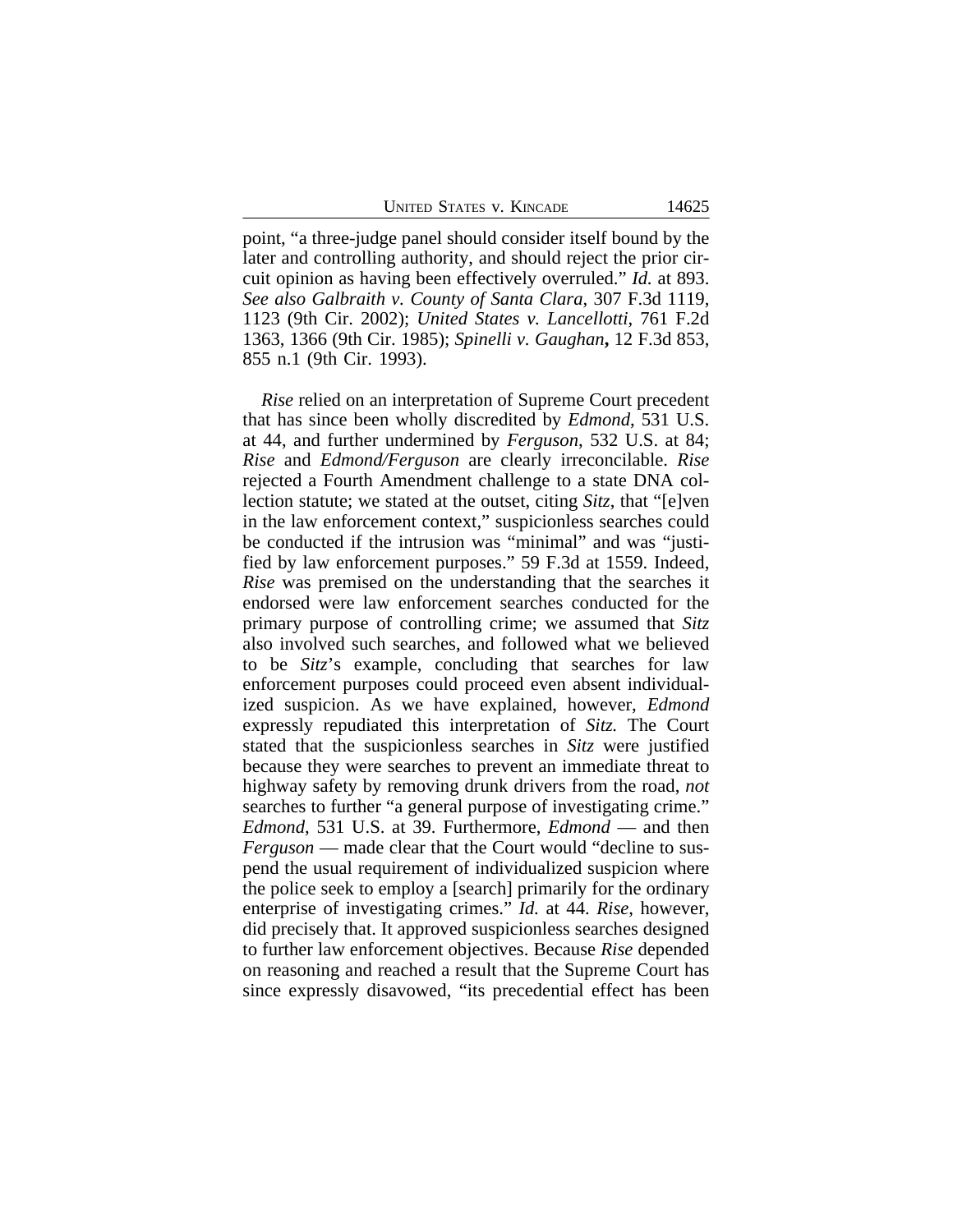dissipated by the Supreme Court's intervening ruling[s]," and thus, in deciding Kincade's challenge to searches pursuant to the Act, we do not apply it. *Grunwald v. San Bernardino City Unified Sch. Dist*., 994 F.2d 1370, 1375 n.4 (9th Cir. 1993). In fact, were we to follow *Rise*, we would be acting in disregard of controlling Supreme Court doctrine.**<sup>25</sup>**

The government suggests, however, that *Edmond* and *Ferguson* do not apply to searches pursuant to the Act, because both Supreme Court cases dealt with programs affecting "law abiding citizens," while the Act addresses "probationers and felons." In neither case did the Court suggest that its exclusion of law enforcement purposes from the special needs context applies only in the case of law-abiding persons. Rather,

**<sup>25</sup>**The dissent makes the curious argument that *Rise* has not been overruled by *Edmond* and *Ferguson* because *Edmond* and *Ferguson* are "special needs" cases, but *Rise* is not. The dissent contends that *Rise* simply evaluated the totality of the circumstances outside of the "special needs" context and found that no individualized suspicion was necessary in that case. The fact that *Rise* (which permits suspicionless searches related to law enforcement) conflicts with *Edmond* and *Ferguson* (which prohibit such searches) does not depend on what label we attach to the searches conducted in *Rise*. The Supreme Court demands individualized suspicion in all but a few limited instances, none of which involves searches for law enforcement purposes. *See Edmond*, 531 U.S. at 37 ("While such [individualized] suspicion is not an 'irreducible' component of reasonableness, we have recognized only limited circumstances in which the usual rule does not apply.") (internal citation omitted). The "closely guarded category of constitutionally permissible suspicionless searches," *Chandler v. Miller*, 520 U.S. 305, 309 (1997), is limited to certain governmental programs "designed to serve 'special needs, beyond the normal need for law enforcement,' " certain limited administrative searches, searches at the border, and certain searches at fixed checkpoints. *Edmond*, 531 U.S. at 37. No matter what the program is called, however, the Supreme Court has made it clear that searches may not be undertaken without individualized suspicion if the "primary purpose [of the search] is to advance the general interest in crime control." *Id.* at 44 n.1. *Rise*, relying on Supreme Court authority that did not mean what *Rise* thought it meant, authorized searches designed to advance law enforcement interests, and is therefore irreconcilable with the later Supreme Court cases.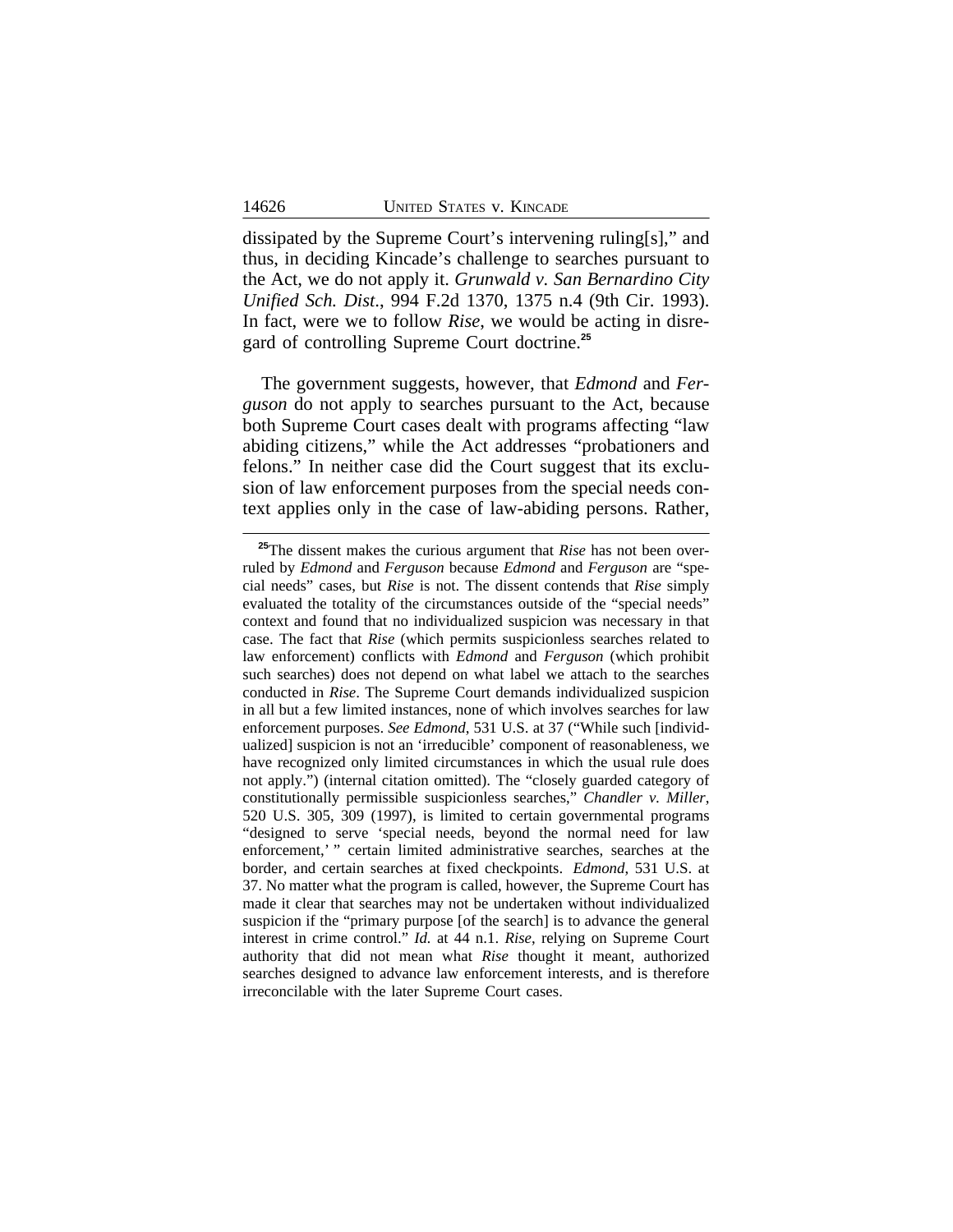UNITED STATES V. KINCADE 14627

these two decisions stand for the proposition that a program of suspicionless searches, *conducted for law enforcement purposes*, violates the Fourth Amendment, whether the person searched is a model citizen (and thus the search will produce no useful evidence), or whether he is not law-abiding (and as a result evidence of a crime may sometimes be obtained). Indeed, it would be a unique construction of the Constitution to hold that Fourth Amendment protections exist only for the benefit of the innocent, and not for all persons in our society, regardless of one's propensity to engage in criminal activity.

### b. *Other Decisions*

No circuit court has heretofore given full consideration to the question of the constitutionality of the DNA Act.**<sup>26</sup>** The government cites decisions from other circuits rejecting Fourth Amendment challenges to searches pursuant to state statutes similar to the Act. Nearly all of these cases involving state statutes were decided before *Edmond* and *Ferguson*, **27** and a number of them rely on the now-repudiated *Rise*. *See,*

**<sup>26</sup>**In *United States v. Kimler*, 2003 WL 21519916 (July 7, 2003), the Tenth Circuit recently disposed of a summary Fourth Amendment challenge to the DNA Act in summary fashion. The issue was raised by the defendant "[i]n a brief paragraph without supporting authority or a clear statement of [the] argument," 2003 WL at \*12, and resolved by the court in three short sentences (one of which was, "We disagree.") and a brief footnote. For the reasons explained at length, *supra* and *infra*, we disagree with the Tenth Circuit's summary conclusion.

<sup>&</sup>lt;sup>27</sup>This is also true of the state court decisions, of which we are aware, that have ruled upon statutes similar to the Act. (*Edmond* was decided on November 28, 2000.) See *Johnson v. Commonwealth*, 529 S.E.2d 769, 779 (Va. Apr. 21, 2000); *Gaines v. Nevada*, 998 P.2d 166, 172 (Nev. Mar. 13, 2000); *Doles v. State*, 994 P.2d 315, 317-18 (Wyo. 1999); *Landry v. Attorney General*, 709 N.E.2d 1085, 1091 (Mass. 1999); *In re Maricopa County Juvenile Auth*., 930 P.2d 496, 501 (Ariz. Ct. App. 1996); *Cooper v. Gammon*, 943 S.W.2d 699, 705 (Mo. Ct. App. 1997); *People v. Wealer*, 636 N.E.2d 1129, 1137 (Ill. App. Ct. 1994); *In re Orozco*, 878 P.2d 432, 435-36 (Or. Ct. App. 1994); *State v. Olivas*, 856 P.2d 1076, 1086 (Wash. 1993).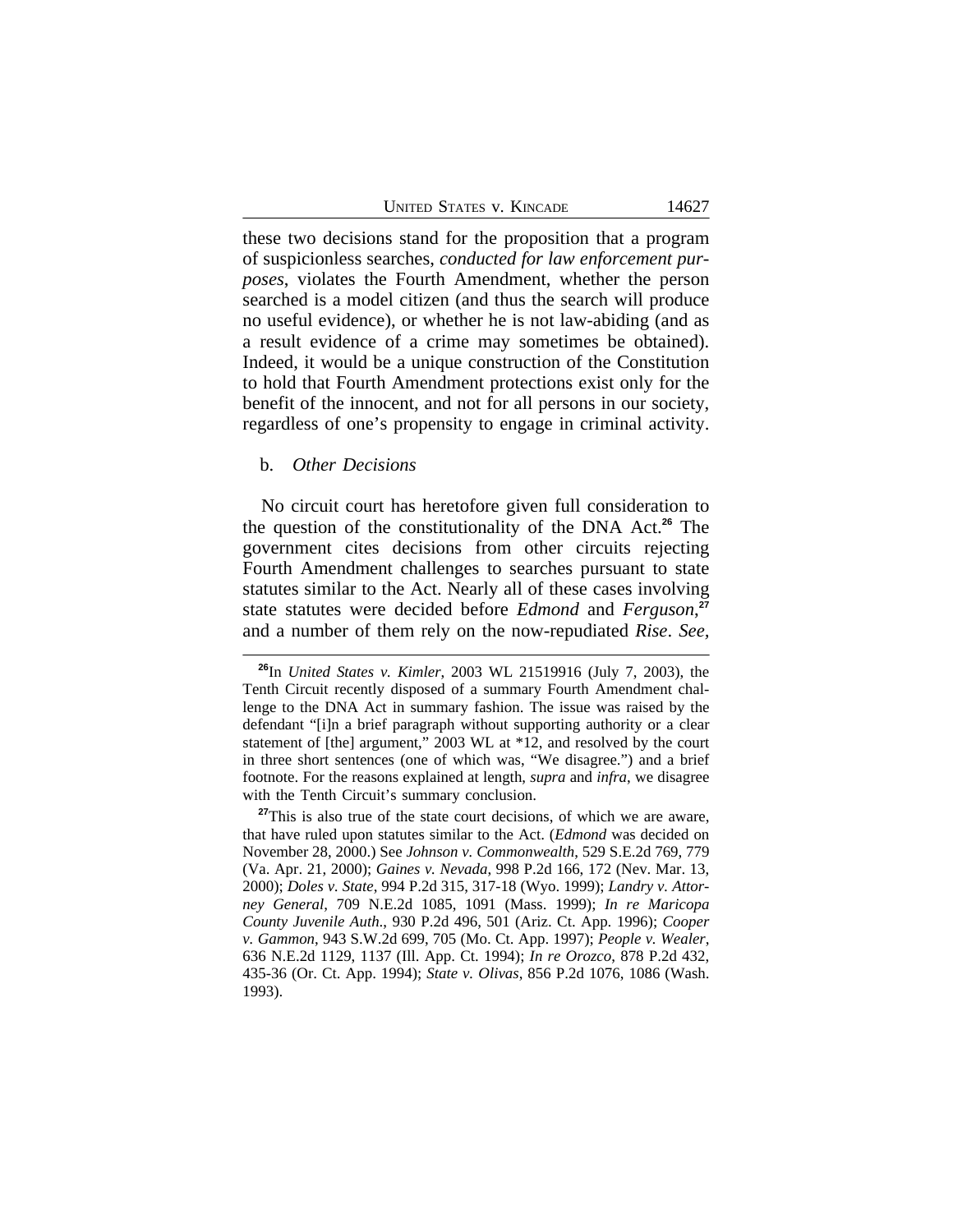*e.g.*, *Velasquez v. Woods,* 329 F.3d 420 (5th Cir. 2003) (relying in part on *Rise* to affirm the dismissal, as frivolous, of a Fourth Amendment challenge to Texas DNA collection statute); *Roe v. Marcotte*, 193 F.3d 72 (2d Cir. 1999) (relying in part on *Rise* to reject Fourth Amendment challenge to Connecticut DNA collection statute); *Shaffer v. Saffle*, 148 F.3d 1180 (10th Cir. 1998) (relying on *Boling,* which relied in part on *Rise*, to dismiss Fourth Amendment challenge to Oklahoma DNA collection statute); *Boling v. Romer*, 101 F.3d 1336 (10th Cir. 1996) (relying in part on *Rise* to reject Fourth Amendment challenge to Colorado DNA collection statute); *Schlicher v. Peters*, 103 F.3d 940 (10th Cir. 1996) (relying on *Rise* to deny Fourth Amendment challenge to Kansas DNA statute); *Jones v. Murray*, 962 F.2d 302 (4th Cir. 1992) (finding Virginia DNA statute reasonable and rejecting Fourth Amendment challenge).**<sup>28</sup>** Significantly, while the two other district court decisions in this circuit of which we are aware did address the constitutionality of the DNA Act, and arrived at directly opposite conclusions, both stated that *Rise*'s rationale does *not* survive *Edmond* and *Ferguson. See Reynard*, 220 F. Supp. 2d at 1166 n.29 (stating that *Rise* "potentially conflicts with recent Supreme Court decisions"); *United States v. Miles*, 228 F. Supp. 2d 1130, 1135 (E.D. Cal. 2002) (stating that *Edmond* and *Ferguson* have "effectively overruled *Rise*").**<sup>29</sup>**

**<sup>28</sup>***See also Shelton v. Gudmanson*, 934 F. Supp. 1048 (W.D. Wis. 1996) (citing *Rise* and rejecting Fourth Amendment challenge to Wisconsin DNA statute); *Kruger v. Erickson*, 875 F. Supp. 583 (D. Minn. 1995) (rejecting Fourth Amendment challenge to Minnesota DNA statute); *Vanderlinden v. Kansas*, 874 F. Supp. 1210 (D. Kan. 1995) (relying on *Jones* to reject Fourth Amendment challenge to Kansas DNA statute); *Sanders v. Coman*, 864 F. Supp. 496 (E.D. N.C. 1994) (relying on *Jones* to reject Fourth Amendment challenge to North Carolina statute); *Ryncarz*, 824 F. Supp. at 1493 (E.D. Wash. 1993) (relying on *Jones* to reject Fourth Amendment challenge to Washington DNA statute).

**<sup>29</sup>**We are also aware of two recent district court decisions issued after *Ferguson* and *Edmond* that reject challenges to the DNA Act; we find their reasoning wholly unpersuasive. In both *Miller v. United States*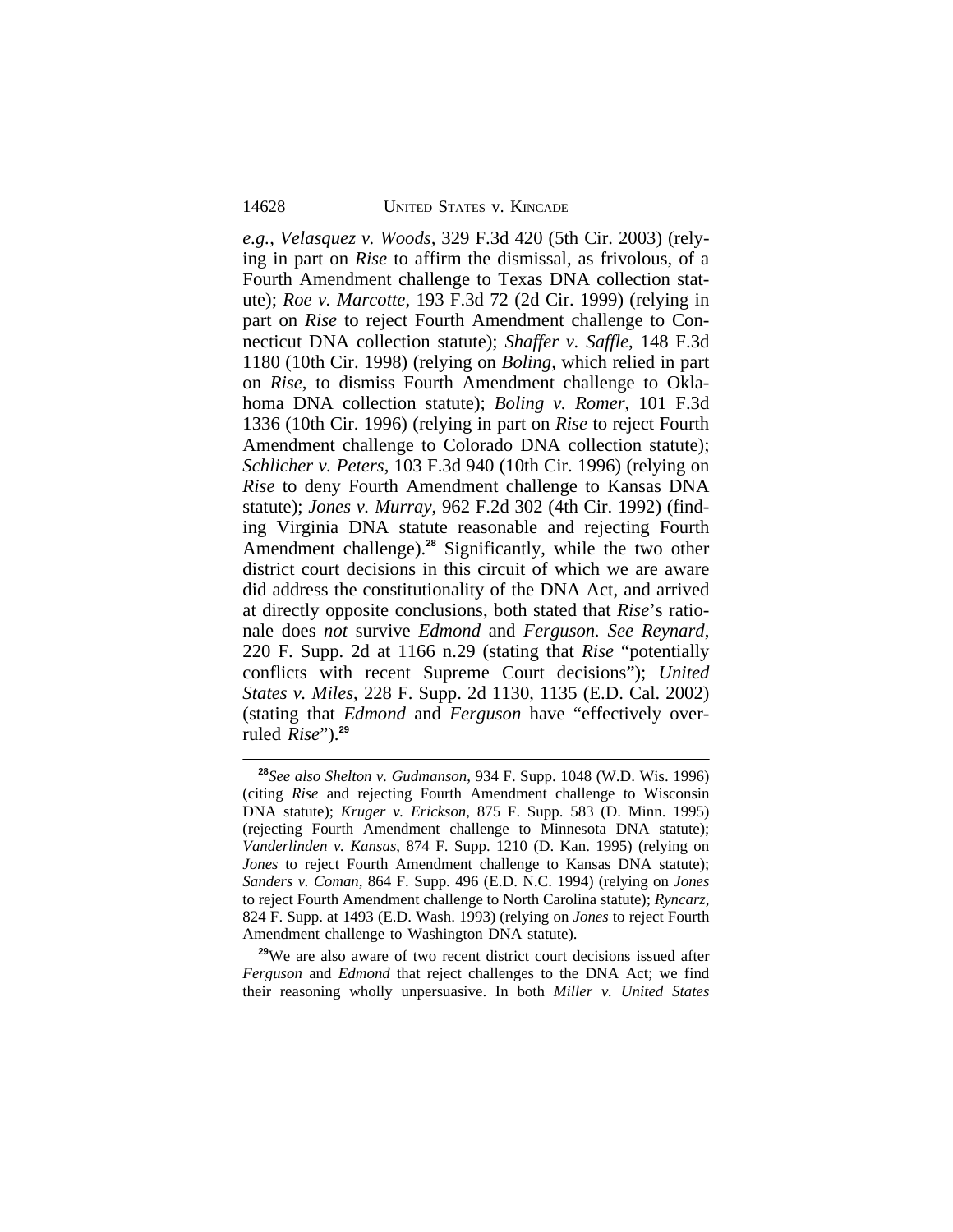### 2. *The DNA Act Serves a Law Enforcement Purpose*

Next, the government contends, rather disingenuously, that the forced extraction of blood samples from Kincade and others similarly situated does not serve a law enforcement purpose. As we stated earlier, *Edmond* and *Ferguson* make plain that a regime of suspicionless searches is constitutionally impermissible if it is designed to serve such a purpose.

As an initial matter, the government, citing *Knights*, 122 S. Ct. at 593, argues that in reviewing the purpose of searches pursuant to the Act, we may not question the "official purpose" of the search. The government misreads *Knights* and misapplies it to the Act. In *Knights*, the Supreme Court, citing *Whren v. United States*, 517 U.S. 806 (1996), expressed its unwillingness to delve into the subjective motivations of the detective who searched Knights's apartment. 517 U.S. at 593. In *Edmond*, however, the Supreme Court *explicitly* distinguished inquiries into the motivations of a single law enforcement official from those regarding official purpose underlying a *general policy* mandating suspicionless searches. "[O]ur cases dealing with intrusions that occur pursuant to a general scheme absent individualized suspicion have often required an inquiry into purpose at the programmatic level." 531 U.S. at 46. The portion of the Act before us here mandates DNA collection of *all* persons convicted of a qualifying offense. 42 U.S.C. § 14135a(2). Kincade makes no argument about the subjective intent of any individual parole officer who would forcibly extract a blood sample from him. Thus, *Whren* and its progeny have no application here.

*Parole Comm'n,* No. 02-4073-JAR, 2003 WL 1992428 at \*8 (D. Kan. Apr. 15, 2003), and *United States v. Sczubelek,* No. Crim.A.94-8-SLR, 2003 WL 1818109 \*6 (D. Del. Apr. 2, 2003), the district courts stated that the DNA Act did not serve a law enforcement purpose, a reason that we soundly reject below, *infra* part II.C.2.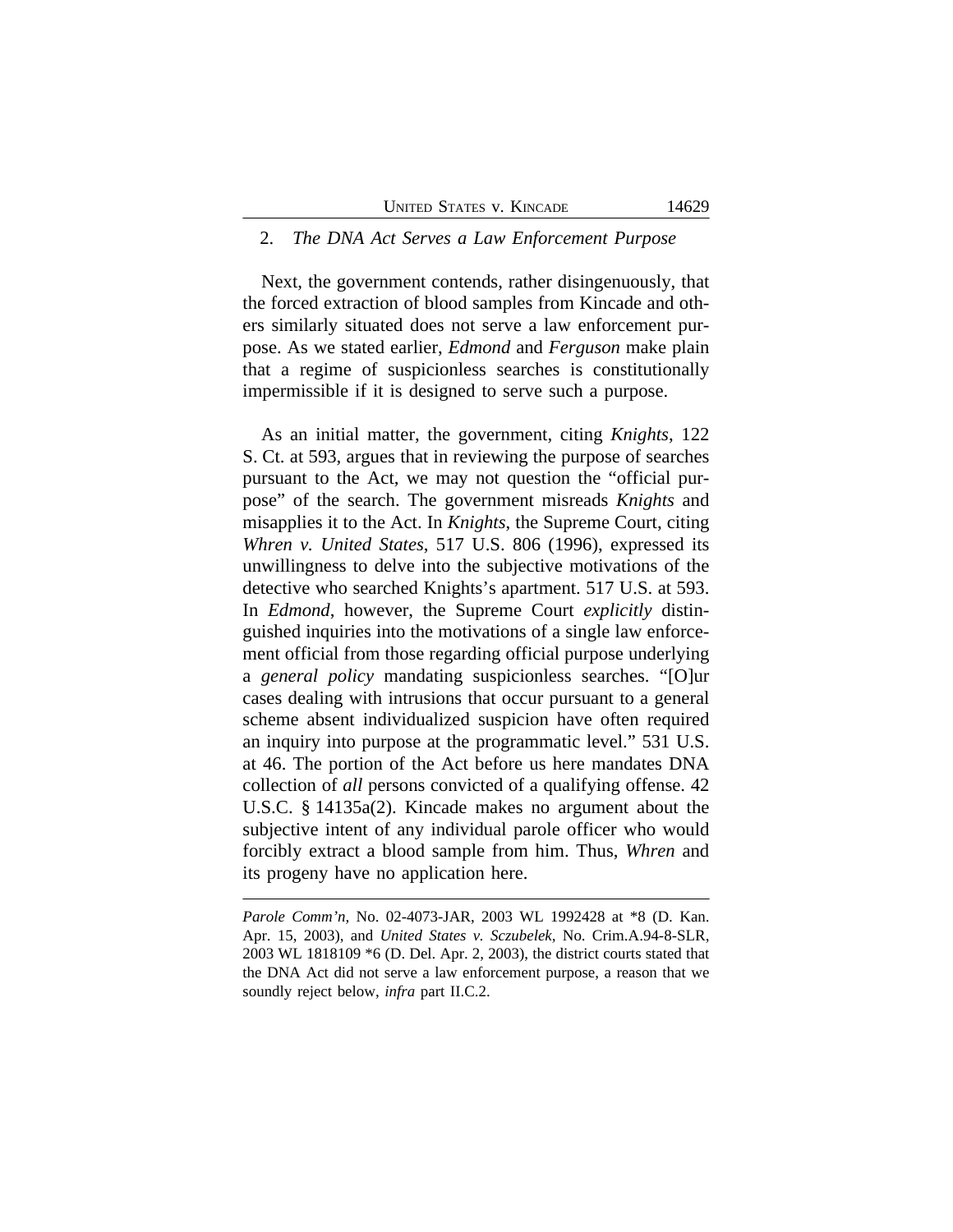# a. *The Act's Enforcement and Legislative History Show a Clear Law Enforcement Purpose*

In determining the "programmatic purpose" of searches pursuant to the Act, "we consider all the available evidence in order to determine the relevant primary purpose." *Ferguson*, 532 U.S. at 81. The government argues that two purposes of searches pursuant to the Act are to "help law enforcement solve unresolved and future cases," and to increase accuracy in the criminal justice system. The government's own argument establishes that prototypical law enforcement purposes underlie the DNA searches in question. Under the government's own theory, the searches are conducted in order to collect DNA evidence samples for CODIS, so that those samples may be used in criminal investigations, to help solve crimes and prosecute the culprits, and to enable law enforcement agencies to be more accurate and effective in achieving their law enforcement objectives.

**[8]** Moreover, a review of the Act's enforcement and its legislative history makes it equally plain that searches pursuant to the Act serve a law enforcement purpose. First, while probation officers initially collect the samples, law enforcement officers, as in the South Carolina pre-natal drug testing program at issue in *Ferguson*, are "extensively involved" thereafter. *Ferguson*, 432 U.S. at 82. Like the program at issue in *Ferguson*, suspicionless searches conducted pursuant to the Act evince "a penal character with a far greater connection to law enforcement than other searches sustained under [the] special needs rationale." *Id.* at 88-89 (Kennedy, J., concurring in the judgment). Under the Act, once Kincade's compulsorily extracted blood sample is included in CODIS, it has no other purpose than to aid law enforcement in matching his DNA to that which may be found at crime scene investigations, and thus to help determine whether Kincade is the per-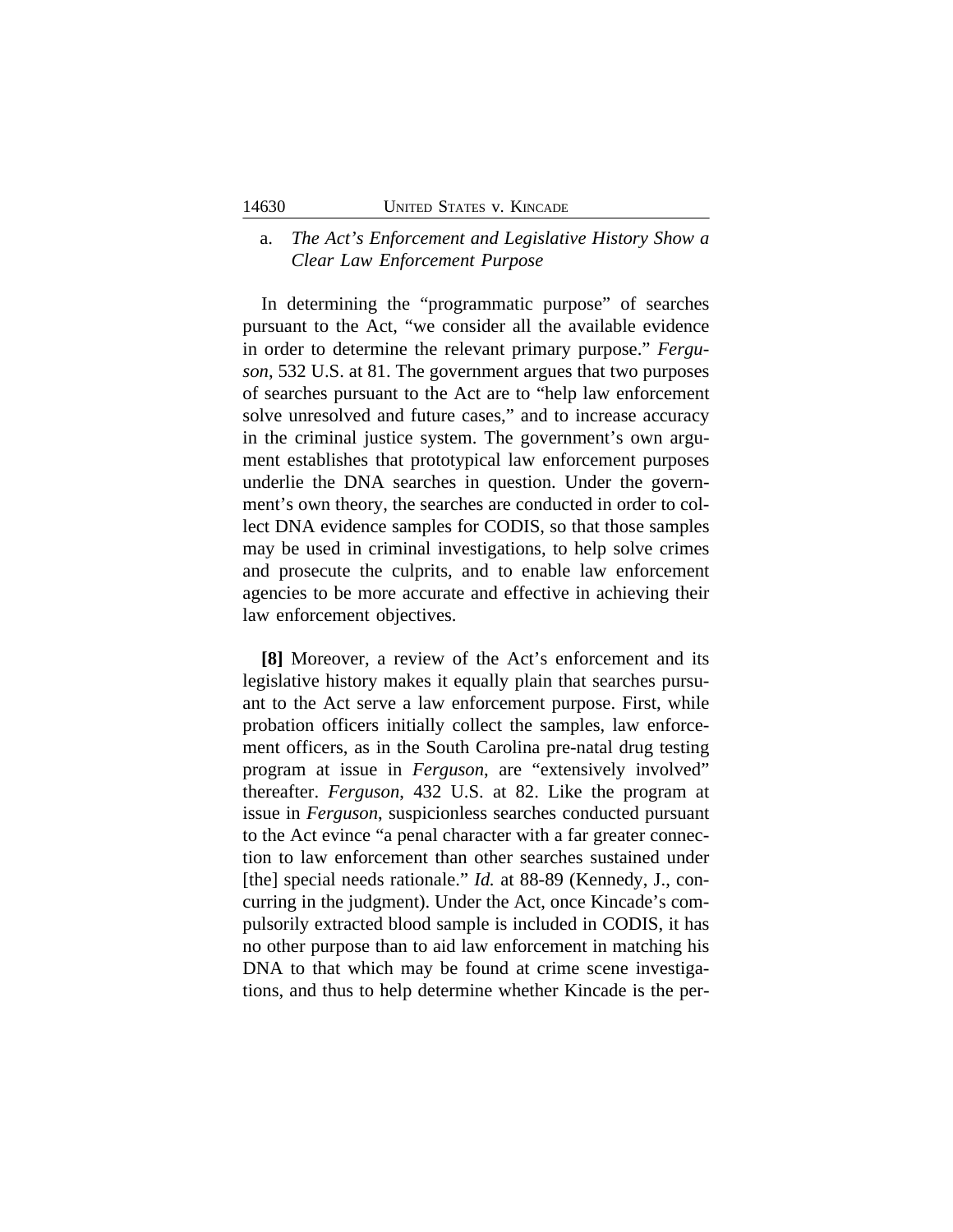son who has committed certain crimes and, if so, to facilitate his prosecution and conviction.**<sup>30</sup>**

Next, it is clear that in passing the Act mandating these suspicionless searches, Congress was primarily concerned with the swift and accurate solution and prosecution of crimes generally; the legislative history is replete with references to the utility of DNA evidence in prosecuting crimes. *See* DNA Act House Report, at 8-11, 23-27, 32-36 (2000). For example, in addressing whether or not the DNA information collected would be used for insurance or medical purposes, the Department of Justice assured the House Committee that "existing legal rules for the DNA identification system generally ensure that DNA samples and indexed information will be used *solely for law enforcement identification purposes*." *Id*. at 25 (emphasis added); *see also DNA Analysis Backlog Elimination Act of 2000*, 146 Cong. Rec. S11645-02, at S11647 (2000) ("Each day that DNA evidence goes uncollected and untested, solvable crimes remain unsolved, and people across the country are needlessly victimized." (quoted in *Reynard*, 220 F. Supp. 2d at 1156 n.15)).

It is also apparent that the executive branch understands law enforcement to be the primary objective of searches pursuant to the Act. *See, e.g.*, Dep't of Justice, *Using DNA to Solve Cold Cases* 4 (July 2002) (stating that the DNA database system is a "powerful tool for law enforcement"); Dep't of Justice, *No Suspect Casework DNA Backlog Reduction Program* (FY 2001), at 1 (August 2001) ("DNA evidence used in conjunction with the Combined DNA Index System (CODIS) is a powerful investigative tool beginning at the

**<sup>30</sup>**Given the fact that the blood samples are sent directly to the FBI for inclusion into CODIS, the government wisely does not contend that their forced collection may be justified as furthering a legitimate penological interest. *See Turner v. Safley*, 482 U.S. 78, 89 (1987); *compare Dunn v. White*, 880 F.2d 1188, 1195-97 (10th Cir. 1989) (upholding forced blood collection for purposes of ascertaining HIV status of prisoners based upon prison administration's interest in "responding to the threat of AIDS").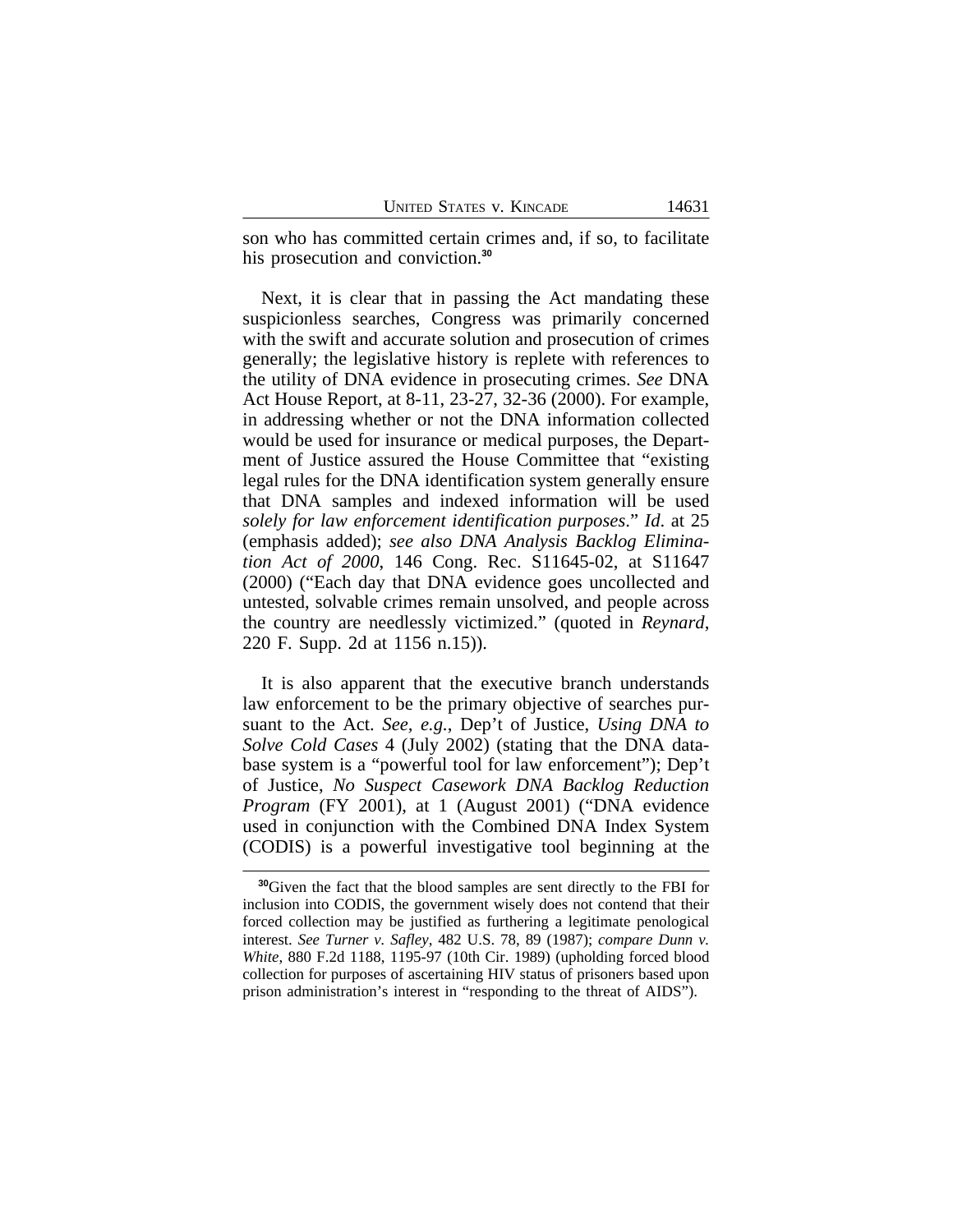crime scene with the collection of evidence and ending with a judicial conclusion."); *see also Justice Dep't. Acts to Clear DNA Backlog*, MIAMI HERALD, Aug. 2, 2001, at 19A (quoting Attorney General Ashcroft as saying "DNA technology can operate as a kind of truth machine, ensuring justice by identifying the guilty and clearing the innocent."). In sum, the record overwhelmingly demonstrates that the Act mandating these suspicionless searches was enacted, is enforced, and is understood by all concerned to serve the purpose of law enforcement, and to further its objectives.

# b. *The "Immediate Purpose" of the Act is Law Enforcement*

The government also asserts that even if the "ultimate objective" of searches pursuant to the Act is law enforcement, their "immediate purpose" is to "fill a gap in the CODIS database." In *Ferguson*, the Court held that the hospital's testing policy was not justified by a special need because its immediate purpose was law enforcement, even if its ultimate purpose was to help those mothers who were substance abusers and their children. 532 U.S. at 82-84. Here, the government's explanation of the searches' immediate purpose is in no way supported by *Ferguson*'s distinction. First, *Ferguson* said that the government could not disclaim a law enforcement purpose by pointing to an ultimate purpose and ignoring an immediate purpose. It did not suggest that the reverse would be any less objectionable — that the courts could ignore the ultimate law enforcement purpose if the government could point to an immediate other purpose. To the contrary, if either the immediate or the ultimate objective serves a law enforcement purpose, the special needs doctrine is inapplicable. Second, the immediate purpose of searches pursuant to the Act, as we have understood the "intent" of legislation in other cases, is to gather evidence for criminal investigation, not to put evidence into a database. The purpose of these searches is no more to put samples into CODIS than is the purpose of finger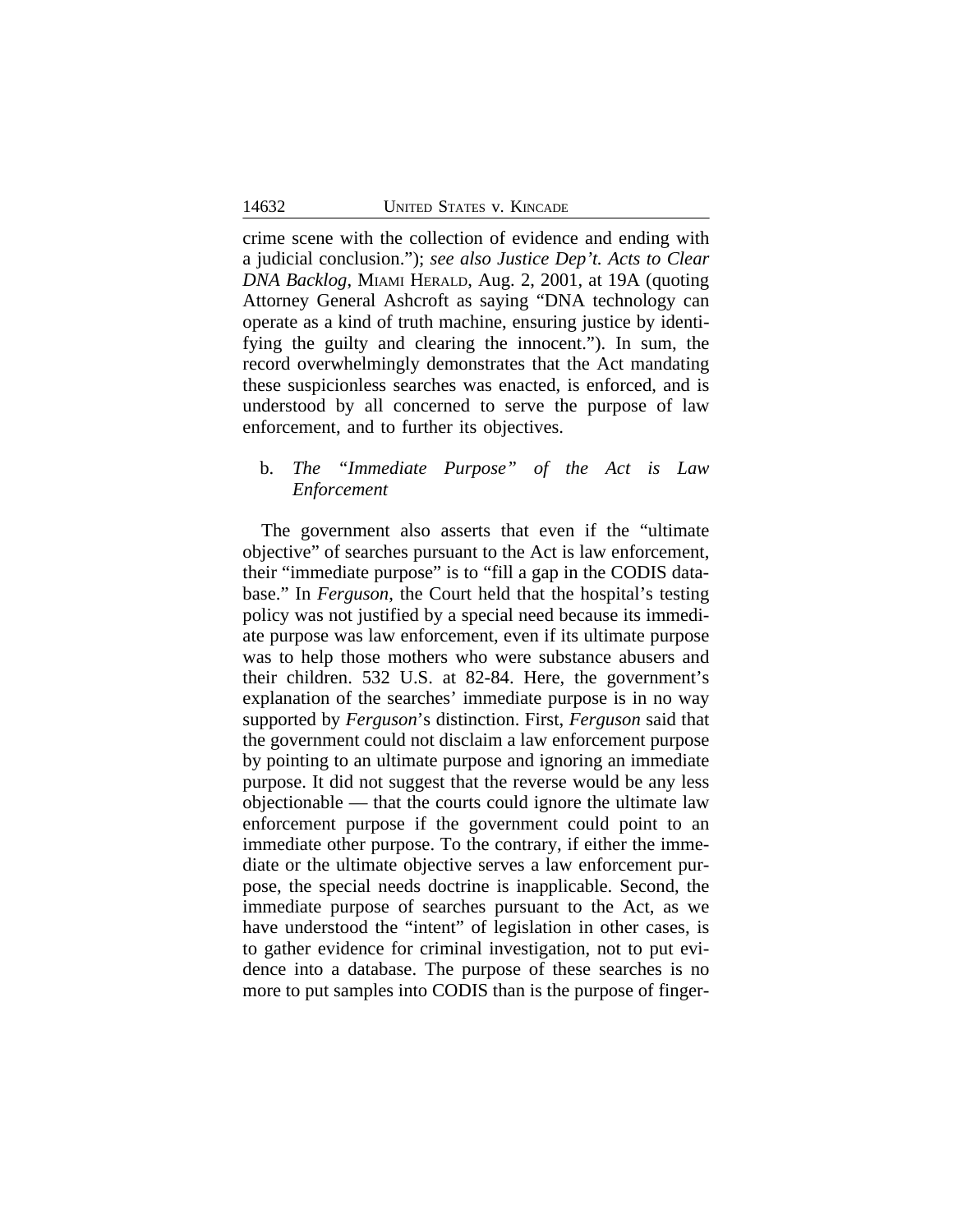printing to place cards into index files.**<sup>31</sup>** Accordingly, we reject the government's suggested distinction. Both the "immediate purpose" and the "ultimate objective" of searches under the Act are to further law enforcement ends.

#### c. *The Possibility of Exoneration*

Finally, the government suggests that searches pursuant to the Act not only help to convict the guilty but also serve the commendable purpose of ensuring that the innocent will not be wrongly convicted. We would hope so. However, even if we were to assume that the clearing of the innocent is *not* a function of law enforcement — and that would be a troubling assumption, indeed — exoneration would still not serve to supplant the primary law enforcement objective of these searches — the solving of crimes and the prosecution of those responsible. The presence of a "benign" motive cannot "justify a departure from Fourth Amendment protections, given the pervasive involvement of law enforcement." *Ferguson*, 532 U.S. at 85. Otherwise, a regime of suspicionless searches for law enforcement purposes would nearly always be permissible. *See id*. at 84 n.22 ("[U]nder respondents' approach, any search to generate evidence for use by the police in enforcing general criminal laws would be justified by reference to the broad social benefits that those laws might bring about (or, put another way, the social harms that they might prevent)."). The Supreme Court has emphasized that the special needs cases provide a *narrow exception* to the ordinary Fourth

**<sup>31</sup>**In any event, CODIS *itself* was expressly created for law enforcement purposes, as the legislative history of the Act suggests:

The purpose of [CODIS] is to match DNA samples from crime scenes where there are no suspects with the DNA of convicted offenders. Clearly, the more samples we have in the system, the greater the likelihood we will come up with matches and solve cases.

<sup>146</sup> Cong. Rec. H8572-02, at \*H8575-6 (quoted in *Miles*, 228 F. Supp. 2d at 1138 n.6).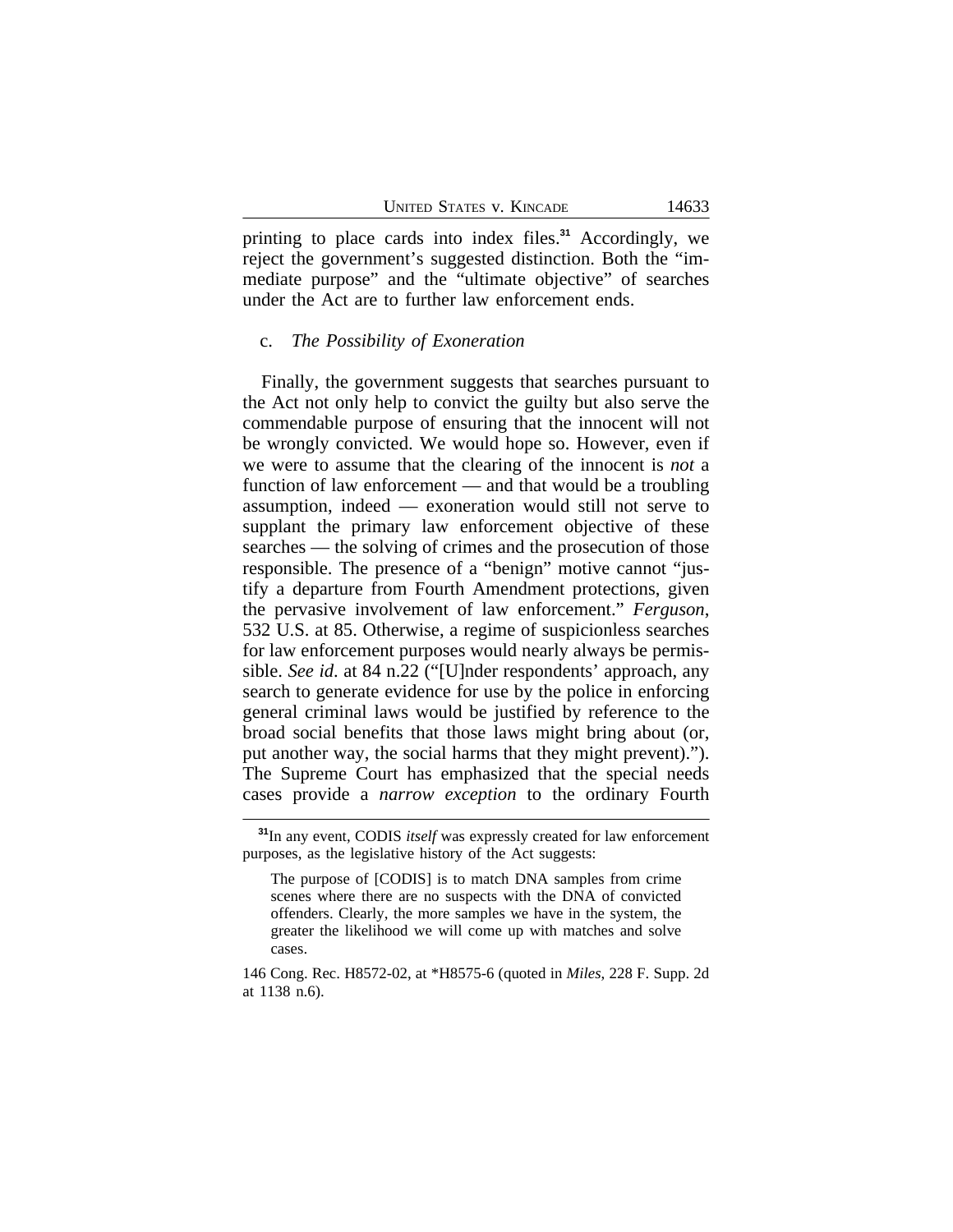Amendment requirements, not a convenient means by which to avoid the strictures of the Constitution.

Recent experience has proven the efficacy of DNA testing to exonerate the wrongfully convicted, and we do not doubt the importance of DNA collection for this worthwhile purpose.**<sup>32</sup>** Those who claim wrongful conviction or even wrongful accusation, however, may *volunteer* their DNA for this purpose; equally important, an act that required the states and federal government to collect and analyze the DNA when *requested* by such persons would not offend the Fourth Amendment. To the contrary, such an act would well serve some of the objectives the Department of Justice endorses here.**<sup>33</sup>** The DNA Act, as presently constituted, however, provides *no* choice to those from whom it requires that DNA samples be collected, and no option to others not covered by the Act who might be able to benefit greatly from its provisions. Accordingly, it is difficult to accept the government's representation of its concerns regarding the innocent. *See also Miles*, 228 F. Supp. 2d at 1139 ("It is disingenuous for the government to state that it needs to exonerate people who do not want to be exonerated.").

**[9]** Whatever benign secondary purposes these searches may happen to serve, the primary purpose is to provide law enforcement officials, both at the state and federal level, with information about individuals that can be used to identify them as criminals and to prosecute them for their crimes. Kincade, should he be subjected to such a search, in effect will have been compelled to provide evidence with respect to any

**<sup>32</sup>***See Tolbert v. Gomez*, 190 F.3d 985, 990 (9th Cir. 1999) (Hawkins, J., concurring) (citing instances in which "prisoners [were] released when scientific tests show they could not have committed the crime of which they were convicted").

**<sup>33</sup>***Cf.* H.G. Reza, *Project Seeks to Right Wrongful Convictions*, L.A. TIMES, Mar. 7, 2003, at B1 (describing new "innocence project" established in Orange County, California hoping to rely on DNA testing).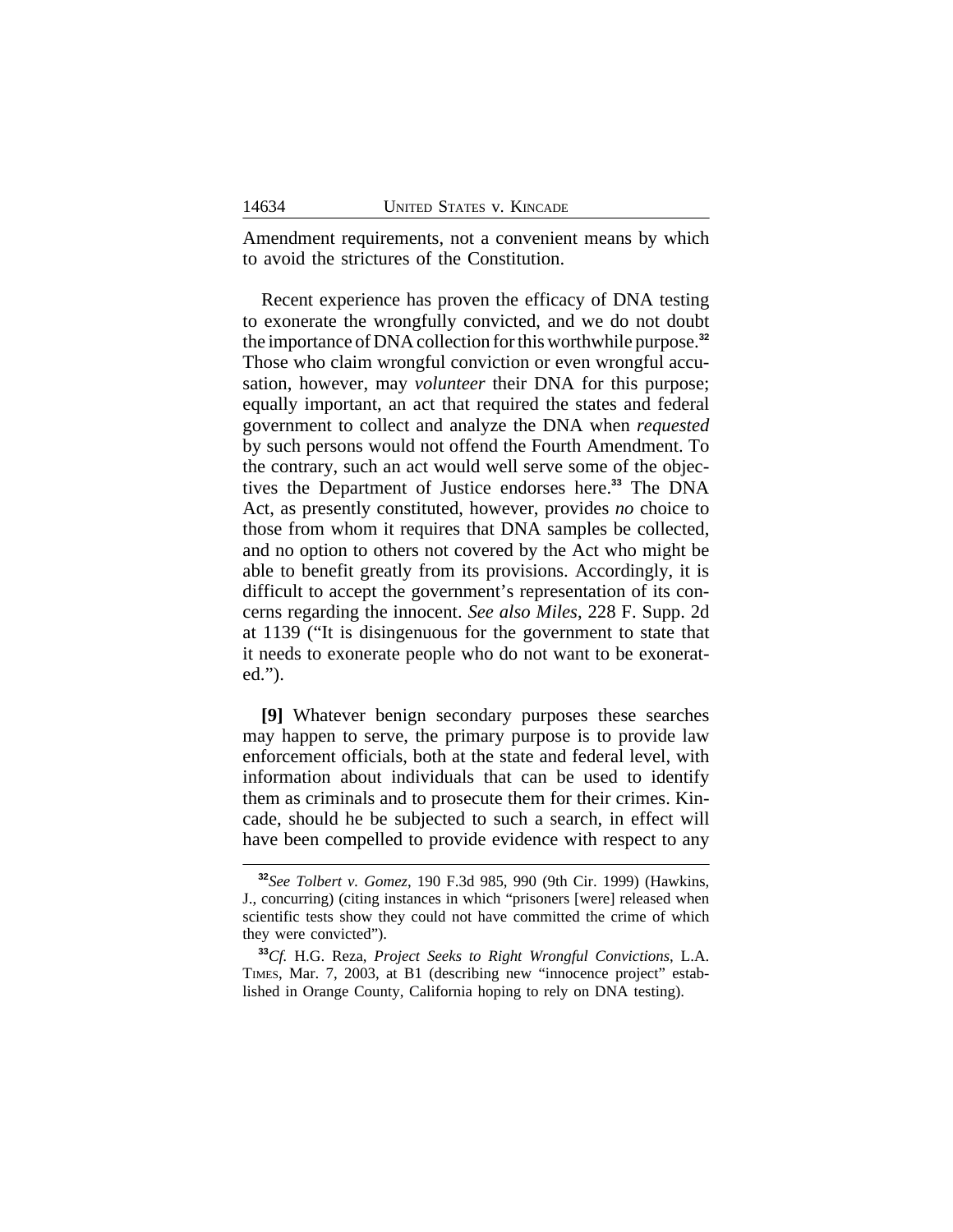and all crimes of which he may be accused, for the rest of his life. Kincade has completed his sentence, and the court has ordered a term of supervised release for three years. The forced extraction of his blood with the subsequent categorization of his DNA would affect him for the rest of his life. Thus, he is entitled to the protection afforded by the Fourth Amendment.

### III. *CONCLUSION*

We hold that forced blood extractions pursuant to the DNA Analysis Backlog Elimination Act of 2000 violate the Fourth Amendment because they constitute suspicionless searches with the objective of furthering law enforcement purposes. Compulsory searches of the bodies of parolees such as Kincade require, at a minimum, reasonable suspicion. Accordingly, we reverse the judgment of the district court, with instructions to vacate the order revoking Kincade's supervised release.

However intermingled with good intentions, DNA statutes, like the thermal imaging procedure struck down in *Kyllo*, 533 U.S. at 34-41, represent an

alarming trend whereby the privacy and dignity of our citizens [are] being whittled away by [ ] imperceptible steps. Taken individually, each step may be of little consequence. But when viewed as a whole, there begins to emerge a society quite unlike any we have seen—a society in which government may intrude into the secret regions of man's life at will.

*Osborn v. United States*, 385 U.S. 323, 343 (1966) (Douglas, J., dissenting). The fact that these statutes currently affect only those individuals most susceptible to state supervision renders this threat no less important.**34** Under the govern-

**<sup>34</sup>***See, e.g., Bridges v. Wixon*, 326 U.S. 135, 166 (1945) (Murphy, J., concurring) ("Only by zealously guarding the rights of the most humble, the most unorthodox and the most despised among us can freedom flourish and endure in our land.").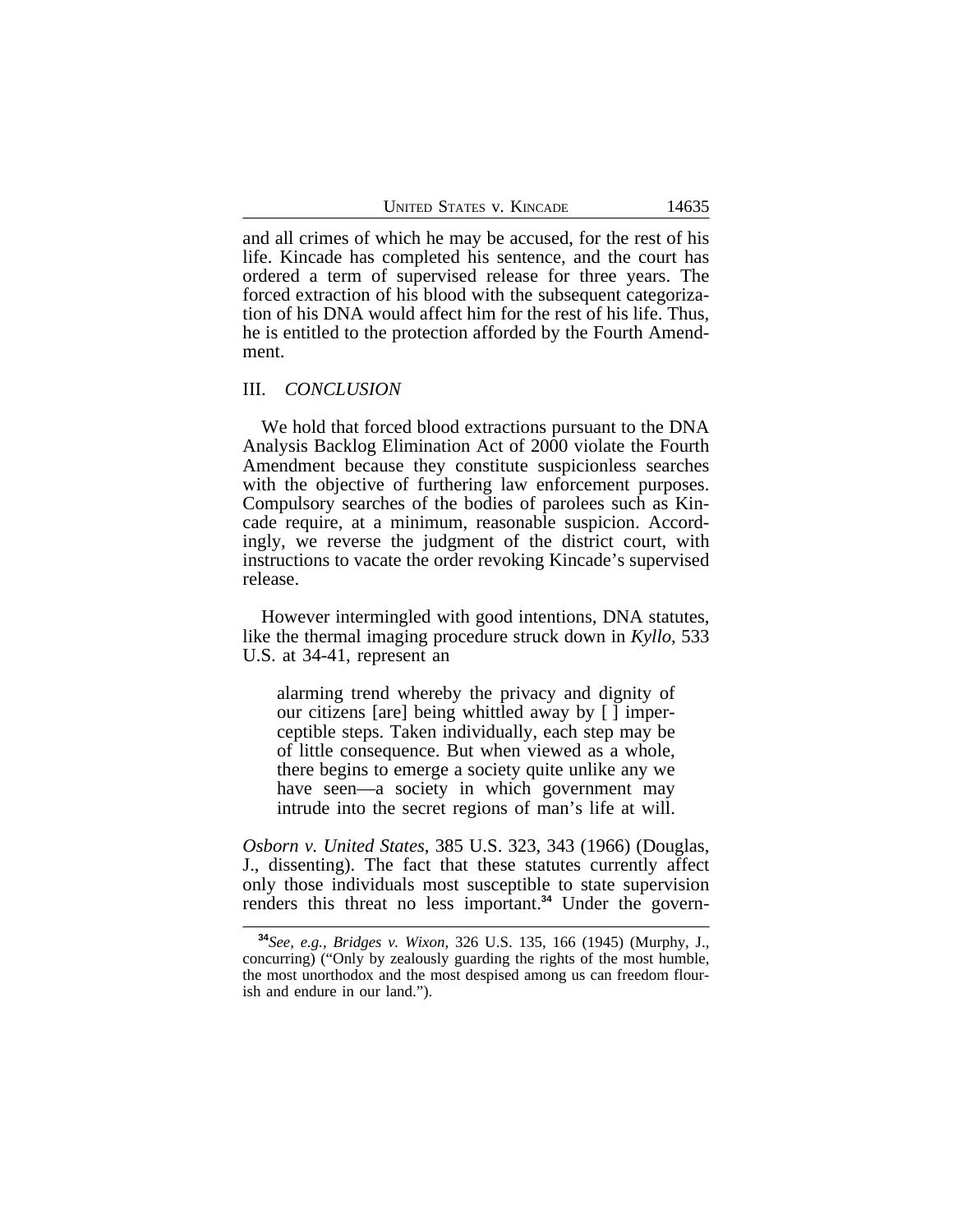ment's view of the "special needs" doctrine, the rest of us might not be far behind. Privacy erodes first at the margins, but once eliminated, its protections are lost for good, and the resultant damage cannot be undone.**<sup>35</sup>**

REVERSED and REMANDED.

### O'SCANNLAIN, Circuit Judge, dissenting:

Binding Ninth Circuit authority compels the conclusion that the DNA Act passes muster under the Fourth Amendment. The court now blithely holds that our decision in *Rise v. Oregon*, 59 F.3d 1556 (9th Cir. 1995), has been overruled. I respectfully disagree. In reaching its conclusion, the majority relies on the Supreme Court's "special needs" decisions in *Indianapolis v. Edmond*, 531 U.S. 32 (2000), and *Ferguson v. City of Charleston*, 532 U.S. 67 (2001). This reliance, however, is misplaced because it merely begs the question we really need to be asking: whether the Supreme Court's "special needs" jurisprudence is *at all* applicable to suspicionless searches of probationers conducted for the purposes of preventing crime. And even if one concedes the contention voiced by the appellant and adopted by the majority — that *Edmond* and *Ferguson* cast doubt on our holding in *Rise*, it is clear that they have not done so to such a degree as to allow one three-judge panel of this court to overrule the holding of another three-judge panel. Accordingly, I must dissent.

**<sup>35</sup>**As every man goes through life he fills in a number of forms for the record. . . . A man's answer to one question on one form becomes a little thread. . . . There are hundreds of little threads radiating from every man, millions of threads in all. If these threads were suddenly to become visible, the whole sky would look like a spider's web.

ALEXANDER SOLZHENITSYN, CANCER WARD 192 (Nicholas Bethell & David Burg trans., Modern Library 1995) (1968).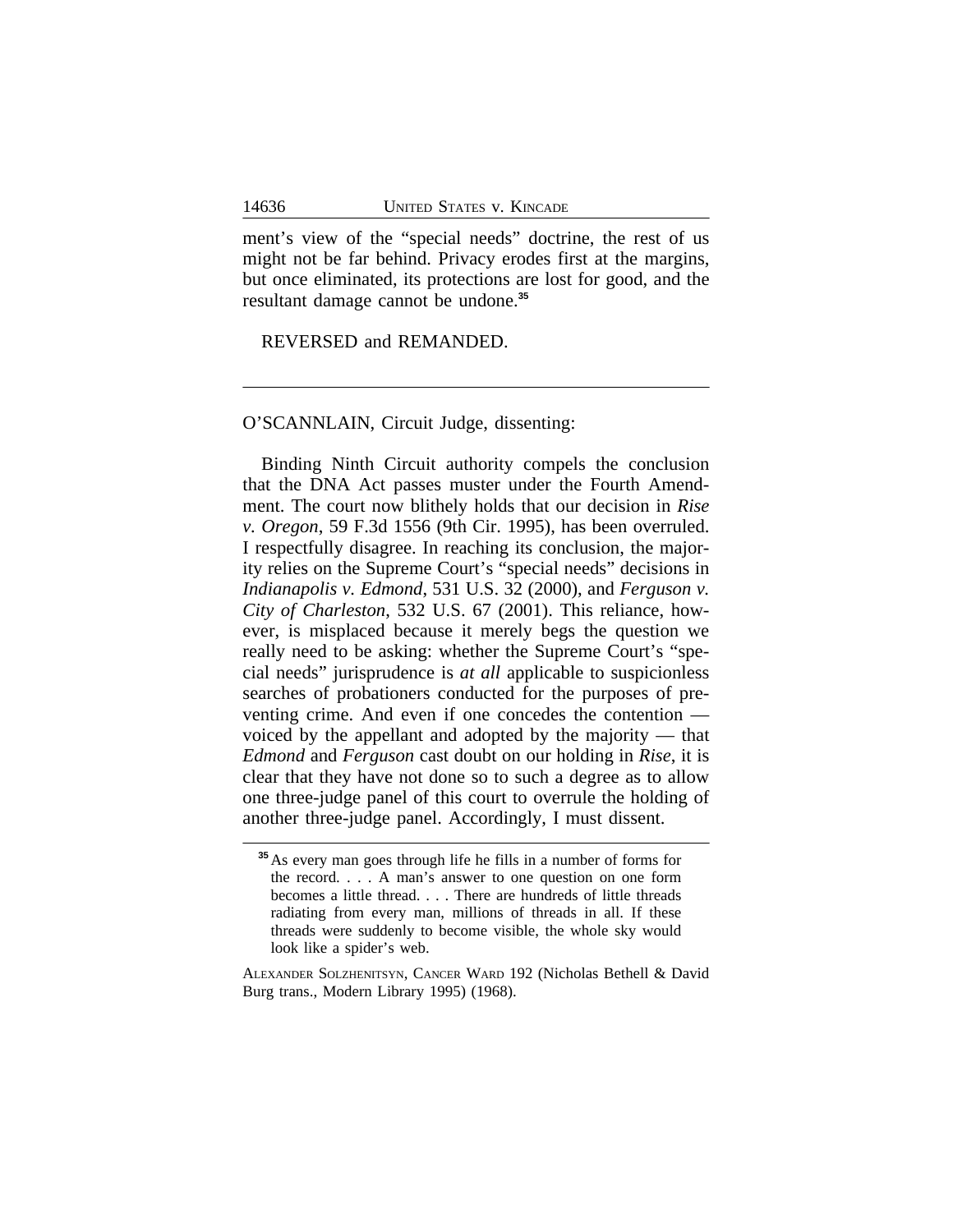In *Rise*, this court held that an Oregon statute requiring convicted murderers and sex offenders to submit a blood sample for inclusion in a DNA database did not violate the Fourth Amendment. We based our holding on a series of factors, including

the reduced expectations of privacy held by persons convicted of one of the felonies to which [the statute] applies, the blood extractions' relatively minimal intrusion into these persons' privacy interests, the public's incontestable interest in preventing recidivism and identifying and prosecuting murderers and sexual offenders, and the likelihood that a DNA data bank will advance this interest.

*Rise*, 59 F.3d at 1562. Our analysis in *Rise* therefore employed the "general Fourth Amendment approach of examining the totality of the circumstances." *United States v. Knights*, 534 U.S. 112, 118 (2001) (*citing Ohio v. Robinette*, 519 U.S. 33, 39 (1996)) (internal quotation marks omitted). Indeed, we explicitly rejected at the outset of our opinion in *Rise* the contention that special needs analysis was applicable:

The plaintiffs maintain that the "special needs" doctrine and the so-called "prison inmate" exception to the warrant and probable cause requirements do not apply because [the statute's] sole purpose is to assist in the arrest and prosecution of suspected criminals. We need not determine whether [the statute] also serves legitimate penal interests, as the defendants argue, because we find that the statute is constitutional *even if its only objective is law enforcement*.

*See Rise*, 59 F.3d at 1559 (emphasis added).

Despite clear evidence to the contrary, the majority insists that *Rise* should be interpreted as applying the narrow special needs exception. The majority's basis for treating it as such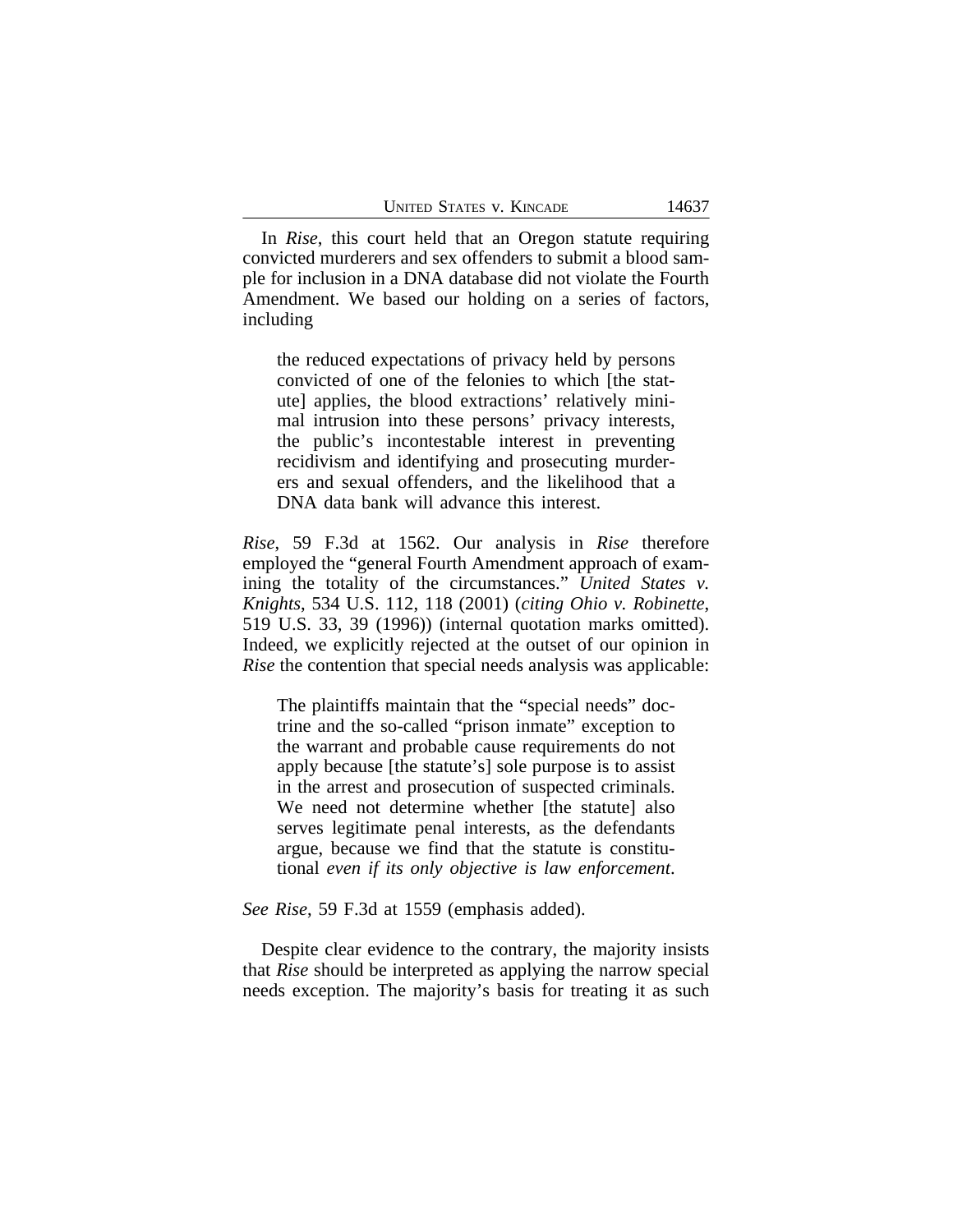appears to be the *Rise* court's citation, near the start of its analysis, to the Supreme Court's holding in *Michigan State Department v. Sitz*, 496 U.S. 444 (1990),**<sup>1</sup>** in support of the proposition that "[e]ven in the law enforcement context, the State may interfere with an individual's Fourth Amendment interests with less than probable cause and without a warrant if the intrusion is only minimal and is justified by law enforcement purposes." *Rise*, 59 F.3d at 1559.

*Sitz*, it must be conceded, *is* a special needs case. But the *Rise* court did not cite *just* to *Sitz* to establish the pedigree of its "totality of the circumstances" approach — it also cited to a more time-tested "totality of the circumstances" case: *Terry v. Ohio*, 392 U.S. 1, 20 (1968). Thus, it simply does not suffice to point out the *Rise* court's citation to *Sitz* and conclude on that basis alone that the former is a "special needs" case — yet this is precisely what the majority appears to do. *See* Majority Op. at 14626 n.25.**<sup>2</sup>** How else to read the majority's conclusory assertion that "*Rise* relied on an interpretation of Supreme Court precedent that has since been wholly discredited by *Edmond* and further undermined by *Ferguson*"? Maj. Op. at 14625 (citations omitted).

The reason for the majority's insistence that *Rise* was, in fact, a "special needs" case is simple: The Supreme Court's holdings in *Edmond* and *Ferguson* have held that no "special

<sup>&</sup>lt;sup>1</sup>In *Sitz*, the Supreme Court held that a roadblock designed to detect and remove from the road drunk drivers did not violate the Fourth Amendment because its principal purpose was to make the roads safer, even though it would result in some criminal prosecutions for those caught driving under the influence.

**<sup>2</sup>**Admittedly, the majority is not alone in erroneously reading *Rise* as a special needs case that has been undermined by the Supreme Court's holdings in *Edmond* and *Ferguson*. Both of the recent district court cases considering the constitutionality of this statute conclude that *Rise* is essentially a special needs case. *See United States v. Miles*, 228 F. Supp. 2d 1130, 1135 (E.D. Cal. 2002); *United States v. Reynard*, 220 F. Supp. 2d 1142, 1166 n.29 (S.D. Cal. 2002).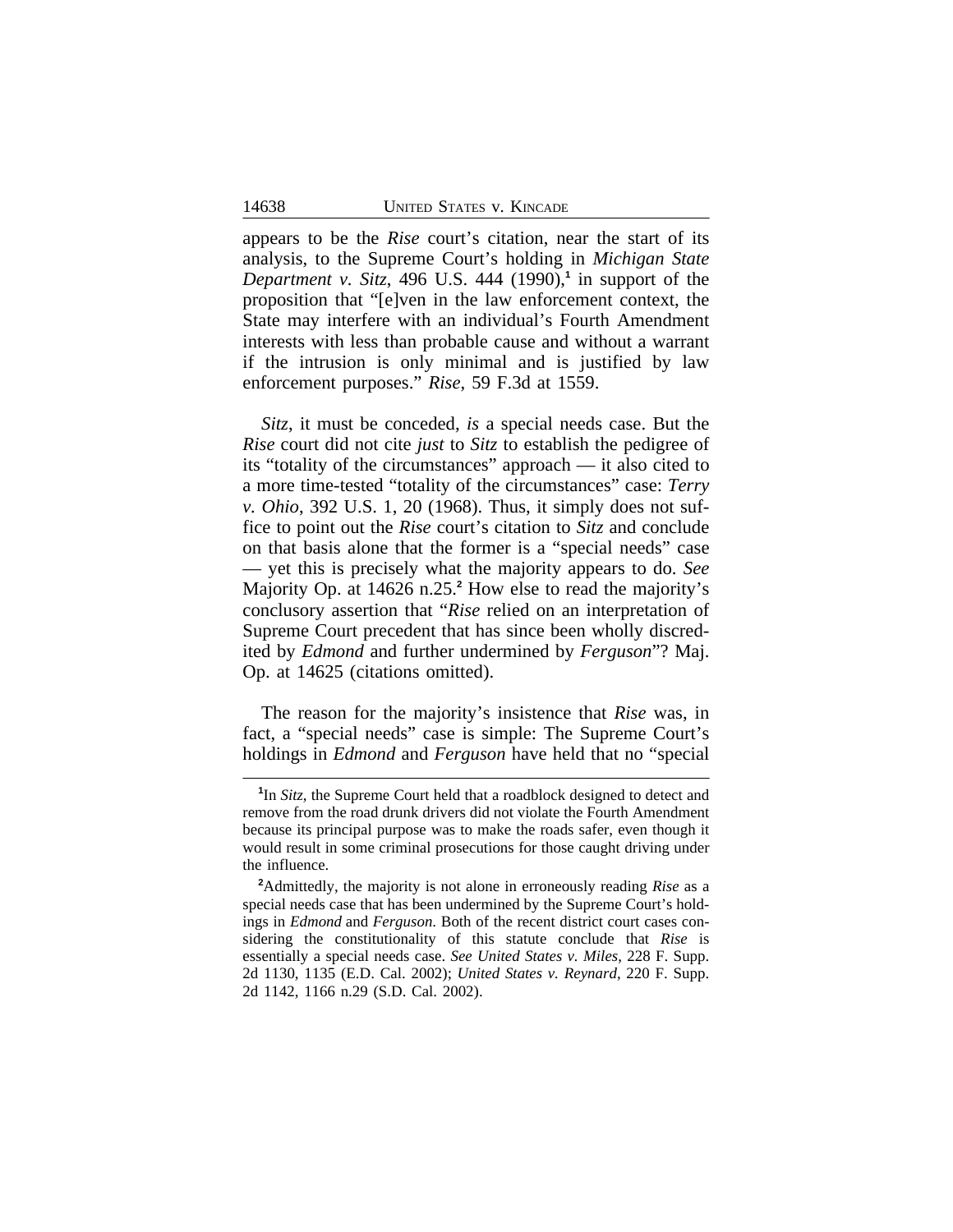UNITED STATES V. KINCADE 14639

needs" exception exists where the searches at issue evince a purpose " 'ultimately indistinguishable from the general interest in crime control.' " *Ferguson*, 532 U.S. at 82 (*quoting Edmond*, 531 U.S at 44). Thus, to the extent that *Rise* and the present case are cast as "special needs" cases, or analogues thereof, *Edmond* and *Ferguson* would appear to dictate the fate of each: Because the parolee's DNA is sought primarily for the purpose of "detect[ing] evidence of ordinary criminal wrongdoing," *Edmond*, 531 U.S. at 41, such searches cannot be justified by reference to any other special purposes they might happen to further.

*Edmond* and *Ferguson*, then, cast their shadows over *Rise* only insofar as *Rise* itself can be classified as a "special needs" case. But *Rise* specifically eschewed "special needs" analysis in favor of the traditional "totality of the circumstances" approach. Indeed, our decision in *Rise* to employ a "totality of the circumstances" approach when analyzing searches of probationers conducted for a law enforcement purpose received at least the tacit approval of the Supreme Court in *Knights*, a case that was handed down *after Edmond* and *Ferguson.* In *Knights*, the Supreme Court reversed our holding that a warrantless search of a probationer's apartment violated the Fourth Amendment. The Court noted that its holding in *Griffin v. Wisconsin*, 483 U.S. 868 (1987), had applied special needs analysis to a Wisconsin regulation that authorized warrantless searches of probationers, but rejected the assertion that *Griffin* required the use of "special needs" analysis in cases involving warrantless searches of probationers:

In [Appellant's] view, apparently shared by the Court of Appeals, a warrantless search of a probationer satisfies the Fourth Amendment only if it is just like the search at issue in *Griffin* — i.e., a "special needs" search conducted by a probation officer monitoring whether the probationer is complying with probation restrictions. This dubious logic —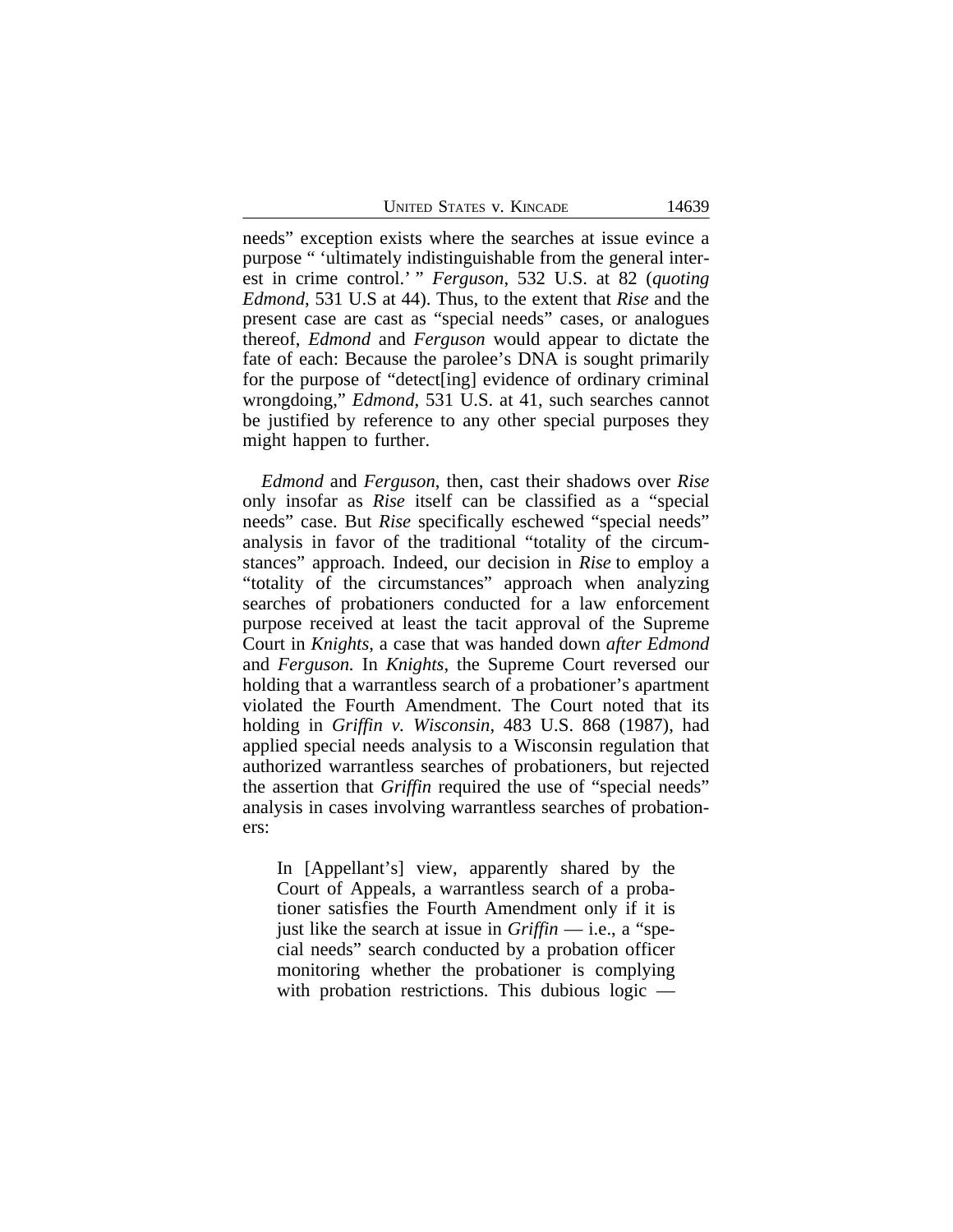that an opinion upholding the constitutionality of a particular search implicitly holds unconstitutional any search that is not like it — runs contrary to *Griffin*'s express statement that its "special needs" holding made it "unnecessary to consider whether" warrantless searches of probationers were otherwise reasonable within the meaning of the Fourth Amendment.

#### *Knights*, 534 U.S. at 117-18.

The Court then proceeded to apply what it described as the "general Fourth Amendment approach of examining the totality of the circumstances," *id*. at 118 (internal quotation marks omitted), and concluded that the challenged search was constitutional. In reaching its conclusion, the Court noted first that the regulation that imposed the warrantless search requirement as a condition to probation furthered the two primary goals of probation — "rehabilitation and protecting society from future criminal violations," *id*. — and that because "[t]he probation order clearly expressed the search condition and [Appellant] was unambiguously informed of it," the condition "significantly diminished [Appellant's] reasonable expectation of privacy." *Id*. at 120. Second, the Court noted that, given this lowered expectation of privacy, the reasonable suspicion which both sides in the case admitted was present could be deemed sufficient to satisfy the Fourth Amendment.**<sup>3</sup>**

While distinguishable on its facts from the present case, *Knights* remains vitally important for two principal reasons.

**<sup>3</sup>** In reaching this conclusion the Court went out of its way to note: "We do not decide whether the probation condition so diminished, or completely eliminated, Knights' reasonable expectation of privacy . . . that a search by a law enforcement officer without any individualized suspicion would have satisfied the reasonableness requirement of the Fourth Amendment." *Id.* at 120 n.6.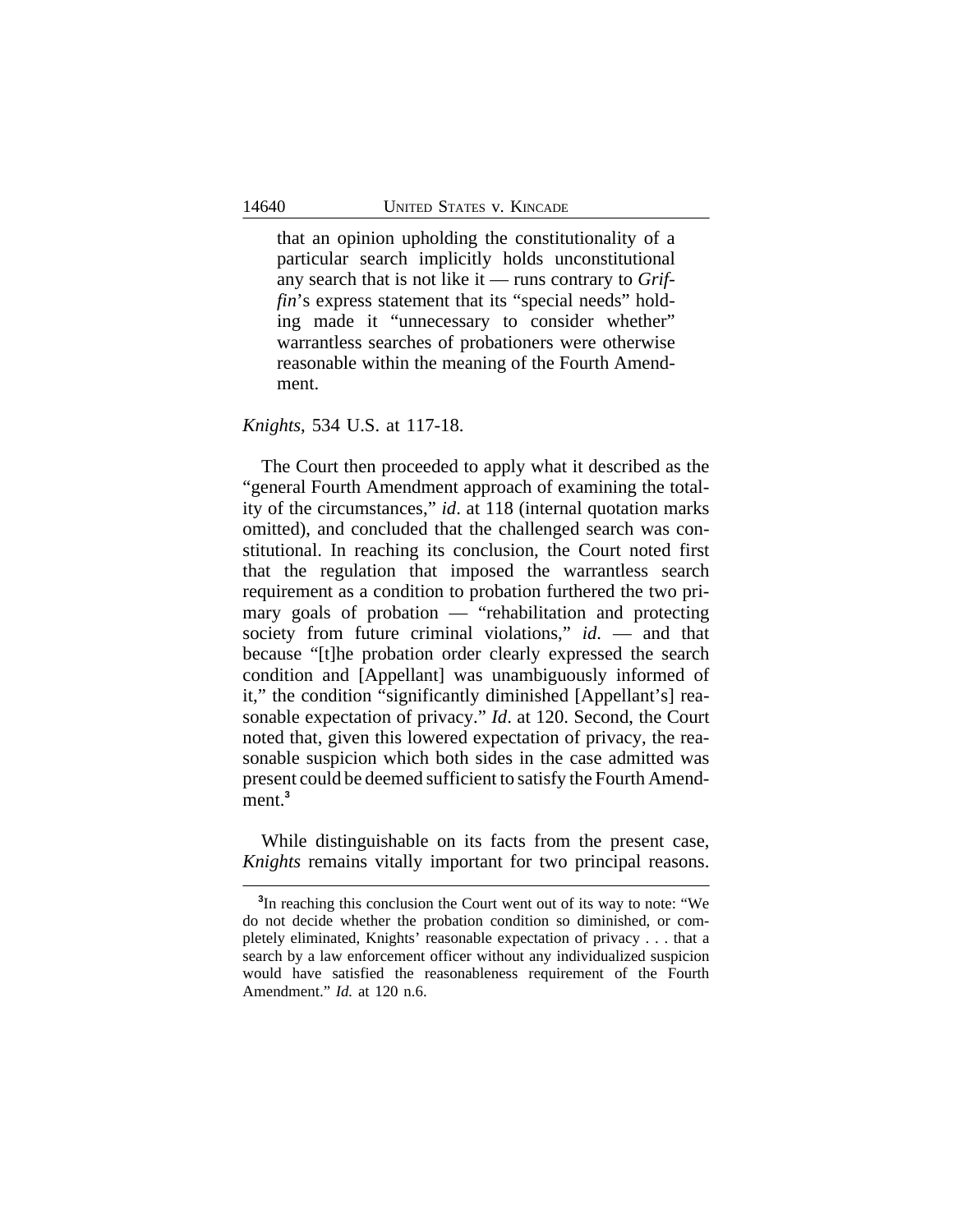UNITED STATES V. KINCADE 14641

First, as set forth above, it is far from settled that "special needs" analysis remains applicable to searches involving probationers that, like this one, are conducted for a lawenforcement purpose. Indeed, *Ferguson*'s admission that "probationers have a lesser expectation of privacy," *Ferguson* 532 U.S. at 79 n.15, when read alongside *Knights*' rejection of the argument that warrantless searches of probationers must be limited to the "special need" of ensuring compliance with probation restrictions, *see Knights* 534 U.S. at 117-18, renders the *Edmond*-*Ferguson* line's applicability to the probation context sketchy at best.

If the latter observation is true, and I believe it is, our panel must decide which analysis to apply. And *Knights* appears to answer that question for us by looking to the "totality of the circumstances." *See Knights* 534 U.S. at 118-19 ("The touchstone of the Fourth Amendment is reasonableness, and the reasonableness of a search is determined 'by assessing, on the one hand, the degree to which it intrudes upon an individual's privacy and, on the other, the degree to which it is needed for the promotion of legitimate government interests.") (citations and internal quotations omitted).

This leads to the second reason for *Knights*' significance here. Not only is *Knights*' analytical framework very similar to that employed by this court in *Rise*; the *Knights* Court expressly reserved the question whether "a search by a law enforcement officer without any individualized suspicion would have satisfied the reasonableness requirement of the Fourth Amendment." *Knights*, 534 U.S. at 120 n.6. The only possible inference to be drawn from the Court's refusal to address the constitutionality of suspicionless searches of probationers is obvious: It is an open question. If *Rise* did not rely on special needs analysis, and the constitutionality of suspicionless searches of probationers remains an open question, then — quite clearly — the majority cannot legitimately contend that the *Edmond-Ferguson* line of cases has overruled *Rise.* Indeed, the Supreme Court's own application of a *Rise*-